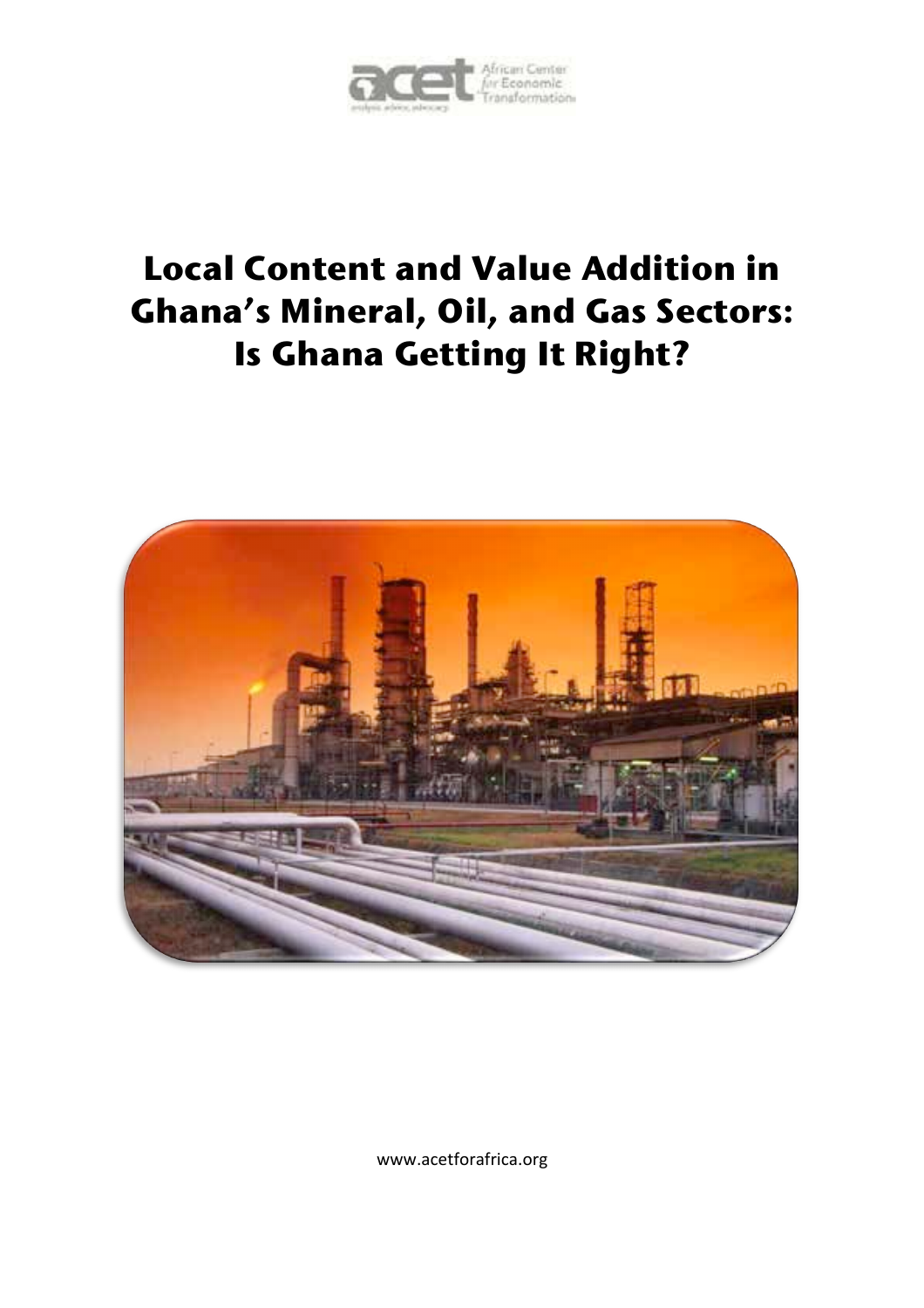# Local Content and Value Addition in Ghana's Mineral, **Oil, and Gas Sectors: Is Ghana Getting It Right?**

Submitted to the

African Center for Economic Transformation

By

Dr. Joe Amoako-Tuffour Senior Advisor ACET

Dr. Tony Aubynn Chief Executive Officer Ghana Chamber of Mines and Minerals

Mr. Alhassan Atta-Quayson Lecturer, Economics Education Department University of Education, Winneba

February 2015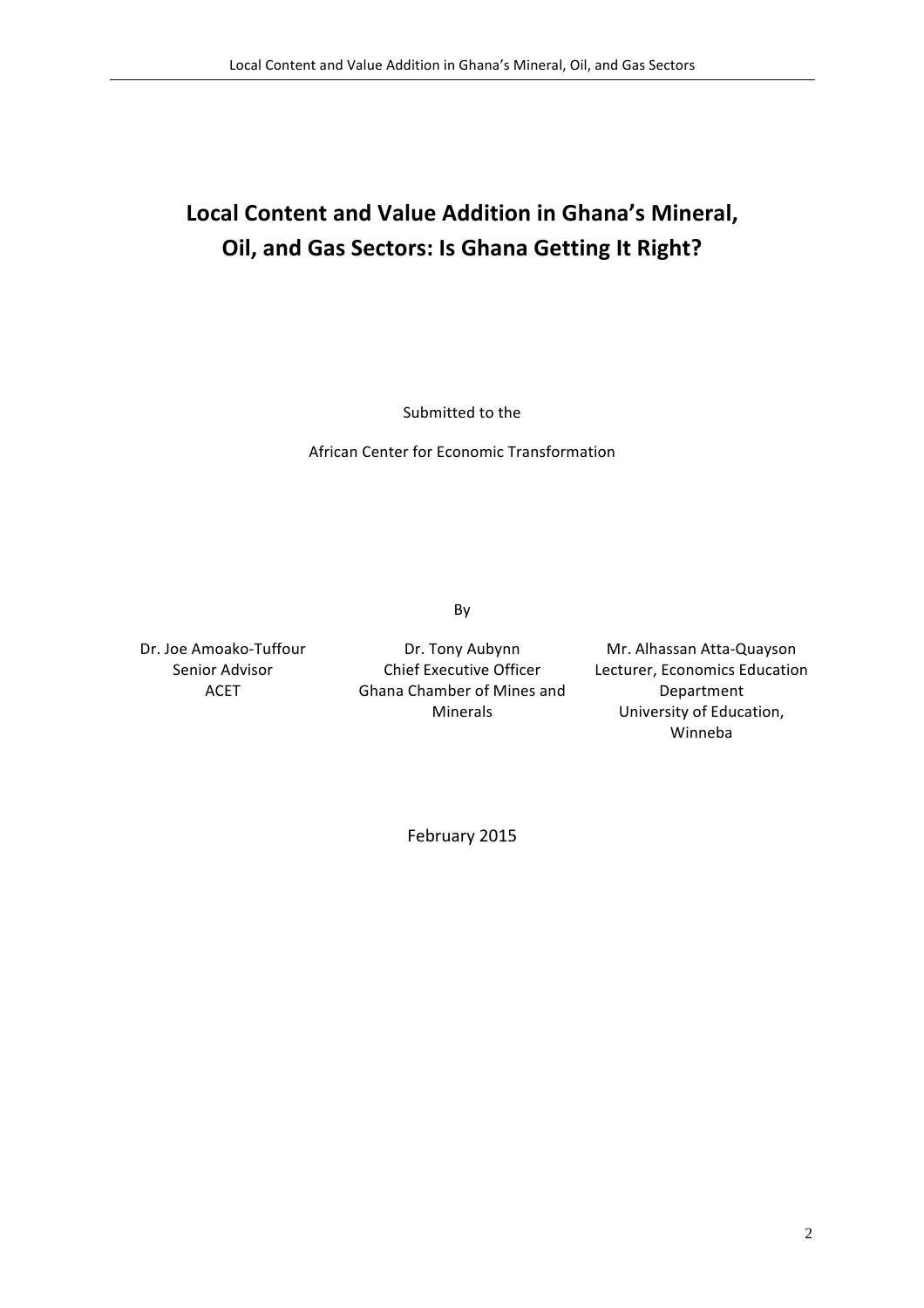## **Contents**

|                                                                                       | . 17 |
|---------------------------------------------------------------------------------------|------|
| (a)                                                                                   |      |
| Capacity of the Petroleum Commission (PC) and the Behavior of State Actors  18<br>(b) |      |
| (c)                                                                                   |      |
| (d)                                                                                   |      |
| (e)                                                                                   |      |
|                                                                                       |      |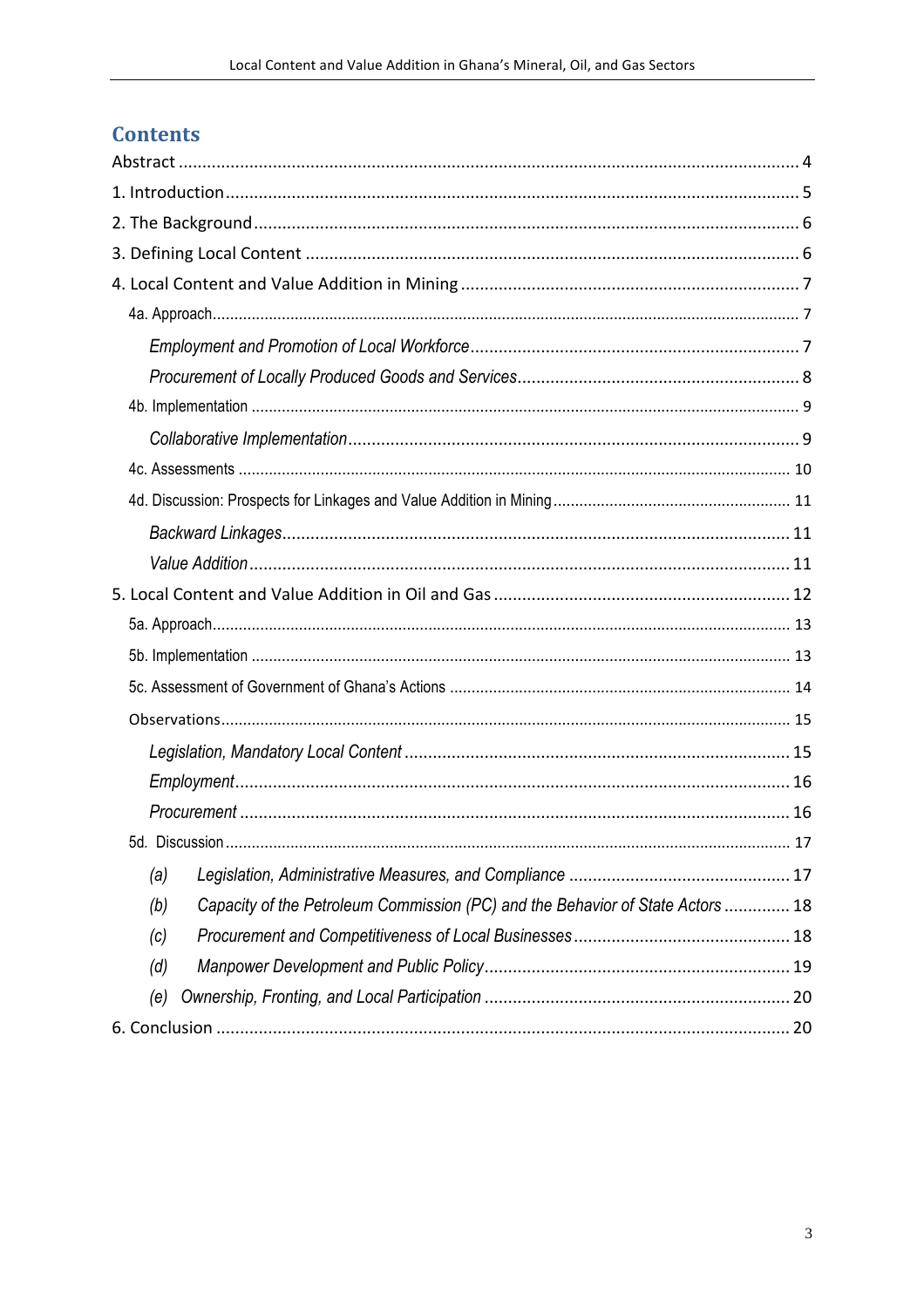

## **Local Content and Value Addition in Ghana's Mineral, Oil, and Gas Sectors: Is Ghana Getting It Right?**

"For the mining sector to improve its contribution to broad-based development, it must be better integrated into the national and regional economic fabric through linkages." — *The Africa Mining Vision, 2011*

## **Abstract**

Local content and value addition strategy is one of the methods resource-rich countries are adopting to increase the benefits from resource extraction to their economies, beyond securing optimal rents (royalties, taxes, shares, and other revenues). The goal is to promote linkages with other sectors of the economy through four main pillars: local employment opportunities, in-country spending and procurement of local goods and services, technology and skills transfer, and local participation through equity and management. Value addition promotes further opportunities for processing of the extracted resource. The theory is simple and laudable; the challenge is in the practice. Is Ghana getting it right?

The results are mixed. In the mining sector, Ghana, long Africa's second largest producer of gold, operated on a scale sufficient to increase the development of the local supply chain. The fact that it has not is more a failure of strategic development policy than the lack of opportunities. Local content has also suffered from quality and standards shortfalls of local companies, poor competitiveness, limited access to finance for start-ups, and unreliable power. Current efforts may not be enough to create significant backward linkages. Can Ghana increase the opportunities for value addition in its gold and diamond industries?

In the oil and gas sector, the range of government actions to promote local content has been more satisfactory, though it may be too early to tell. However, there remains a lot to be done. Ghana may be doing well in employment of local workers, but less so with service contracts, procurement of local goods, and local equity and management, and is definitely falling short in technology transfer. The problems lie in the limited capacity and high costs of local companies, insufficient financial support, inadequate standards of certification, and inability of contractors to meet high industry standards. The prospects depend on how the industry, local businesses, and state institutions work together to overcome the obstacles facing local content opportunities.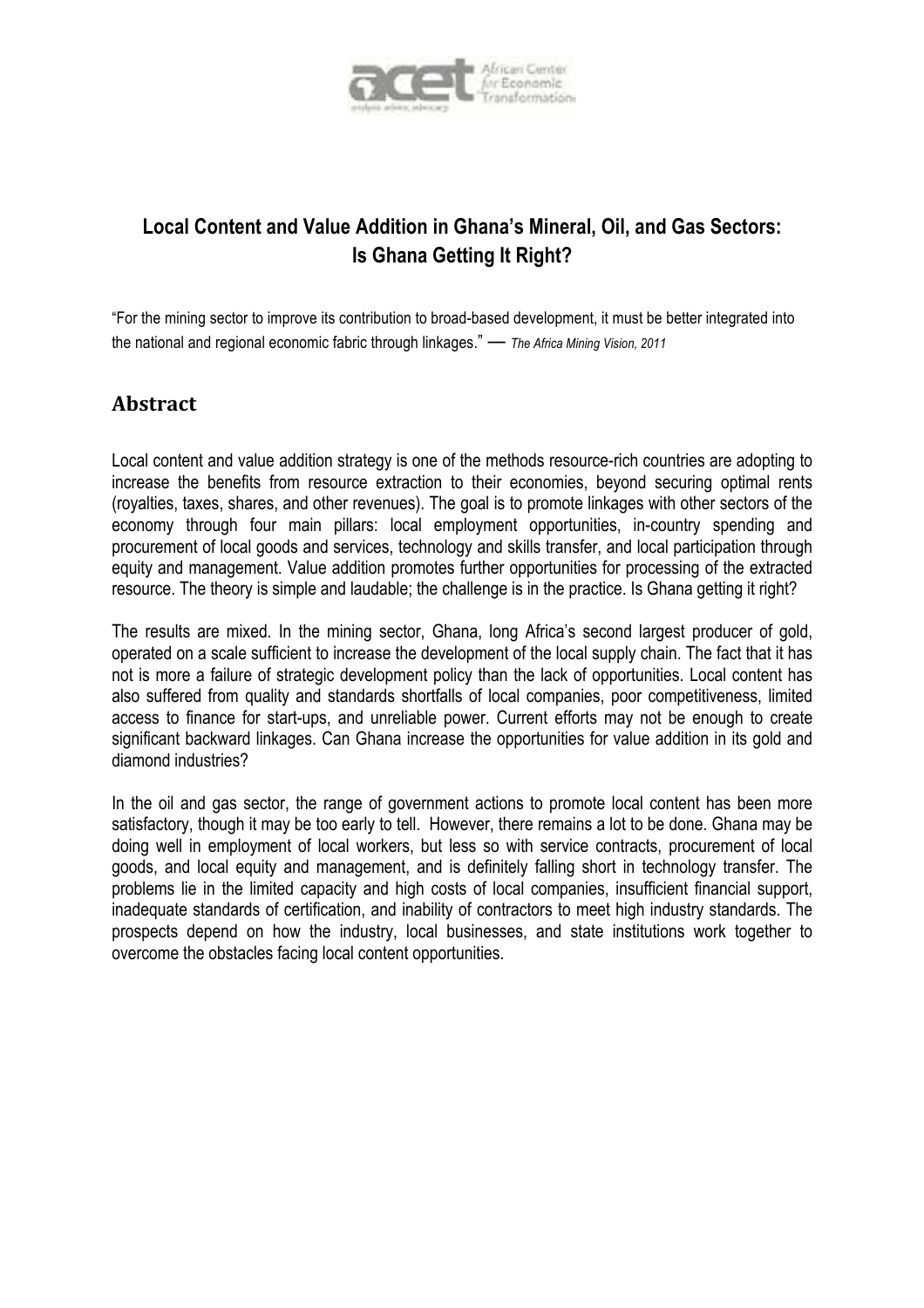## **1. Introduction**

- **1.** Governments can increase the value contribution of natural resources to their countries' growth and development through both fiscal and non-fiscal measures. Fiscal measures generate revenue directly to government through royalties and other tax instruments. Historically, with few exceptions, most resource-rich sub-Saharan African (SSA) countries have focused primarily on these direct contributions to government coffers. In the last decade, a number of established and emerging resource economies have sought to promote non-fiscal measures, so-called local content and value addition (LCVA). These measures seek to better integrate extractive resource activities with local economies, expand employment opportunities, and stimulate broad-based growth of the nonresource sectors.
- **2.** LCVA measures aim to create backward linkages (i.e., a reliance on inputs from the local economy and local job creation, and increasing local participation through ownership and management); forward linkages (i.e., processing sector output before exporting through the establishment of refineries, processing plants, petrochemical industry, and fertilizer production); and lateral linkages through transportation, communications, and financial services. From Angola to Indonesia, Nigeria to Timor-Leste, Trinidad and Tobago to Zimbabwe, the theory behind this paradigm shift in resource development is simple and laudable; the challenge is in the practice. The question we pose is simply: Is Ghana getting its LCVA policies and implementation right? If not, what are the constraints and untapped opportunities?
- **3.** This study examines the approach, progress in implementation, opportunities, and challenges in pursuing LCVA strategies. The specific questions of interest are:
	- a. What has been Ghana's approach in pursuing local content and value addition in both mining and oil and gas? What is the nature of policies, laws, administrative measures, and institutions that promote and regulate local content and value addition?
	- b. What has been the response of mining and oil and gas companies in carrying out Ghana's requirements for local content and value addition?
	- c. Are there elements of local content that are best managed through legislation or administrative measures?
	- d. Is Ghana getting it right?
		- i. What are the trends and achievements to date?
		- ii. What has been the role of government? What has government left undone, and what more could it do?
	- e. What are the untapped opportunities?
- **4.** The first section of this study provides a general background, followed by a short explanation of what local content and value addition is and why it is emerging as a development strategy for resource-rich economies. The second section turns to the specific context of the questions, first as applied to mining, and second as applied to oil and gas.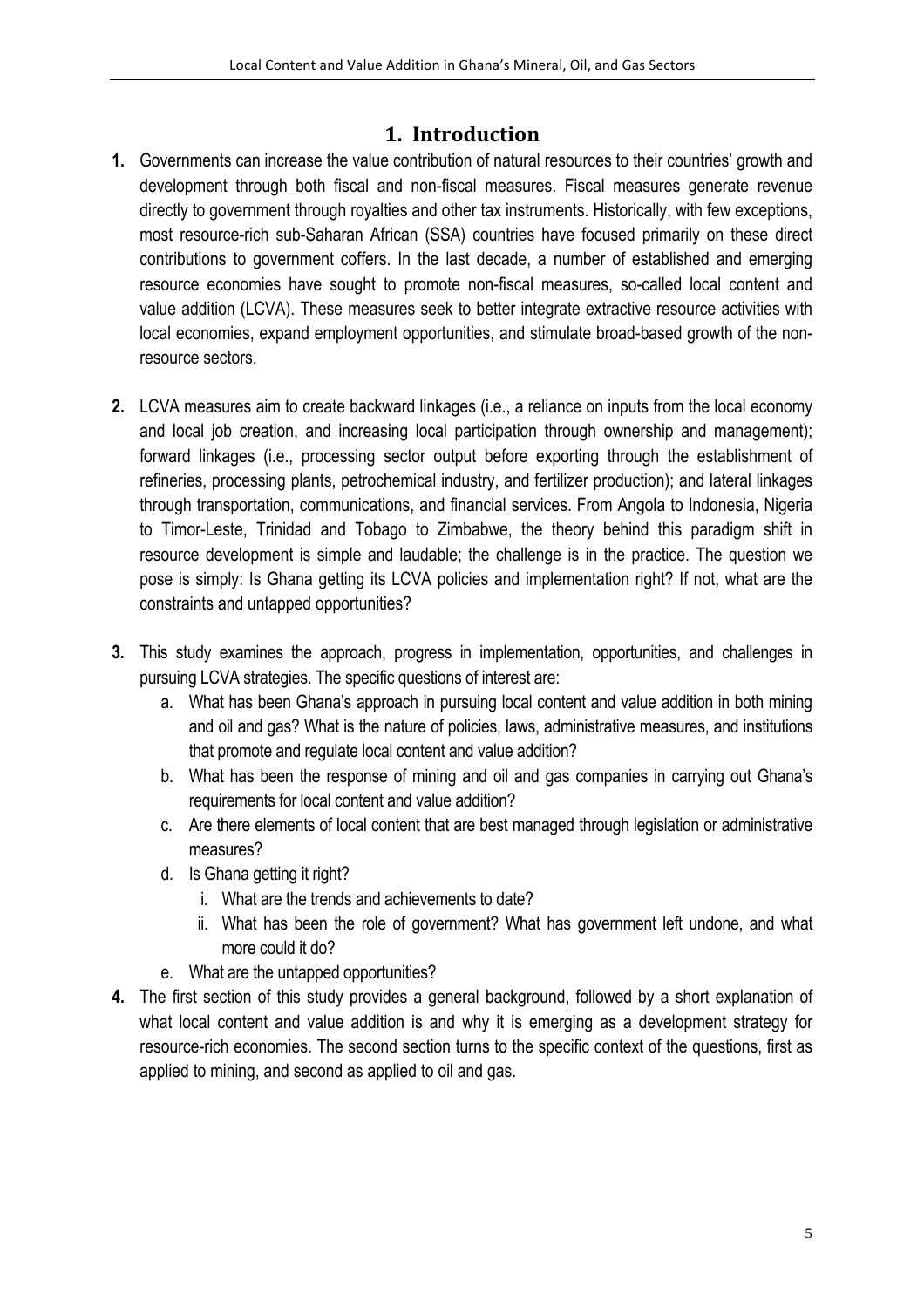## **2. The Background**

- **5.** Prompted by the boom in mineral and oil commodity prices in the mid-2000s, and by the sharp rise in the profits of resource companies while resource-rich countries stayed poor, governments in countries such as Nigeria and Brazil began to set local content requirements. Local content policies have since spread rapidly, often broadened to include value addition, and have now entered the agendas of most resource-rich countries. What was once a "gentlemen's agreement," according to Mercedes E. Milam of the Ministry of Mines, Industry, and Energy of Equatorial Guinea, is now increasingly a binding constraint on resource companies. A 2013 report by McKinsey Global Institute estimates that 90 percent of resource-driven countries now have legal provisions on local content.1
- **6.** The push for LCVA has also coincided with the trend among resource companies to move away from the vertically integrated corporate model toward outsourcing different activities in the supply chain.2 Thus, finding the lowest-cost suppliers whose output is of the required quality, and who can meet delivery schedules in the local economy where resource extraction takes place, provides a winning formula for all.<sup>3</sup> An efficient, competitive local supplier meets the needs of industry, expands the depth of outsourcing, opens up more opportunities for suppliers further downstream, creates jobs at home, promotes technology transfer and learning by doing, and offers opportunities for local management and ownership.
- **7.** Since 2010, Ghana has been working on local content policies in both the solid minerals and the hydrocarbon sectors. The passage of the Minerals and Mining (General) Regulations, 2012-LI 2173, marked the beginning of the implementation of local content policies in the mining sector. In oil and gas, the Petroleum (Local Content and Local Participation Regulations), 2013-LI 2204, defined Ghana's expectations of local content. Ghana is one of the few countries to have dedicated regulations dealing with local content in the petroleum industry, and for good reason.4 Speaking at the 2012 New Year School, the chief executive of the Ghana National Petroleum Corporation (GNPC) remarked that the local content of spending in Ghana represented only 10 percent of the total \$6 billion that had gone into exploration, development, and production since petroleum operations began in the previous few years.<sup>5</sup> If Ghana was to benefit significantly from oil and gas, this had to change. Expectations for government actions, industry collaboration, and local private sector participation have been higher ever since.

## **3. Defining Local Content**

*8.* "Local content" is a value-laden concept, and there are a host of definitions. To put it simply, local content means securing direct and indirect opportunities for employment and procurement of local goods and services, while at the same time fostering the development of local skills, technology transfer, and the use of local manpower and local manufacturing. The World Bank defines local

<u> 1989 - Jan Samuel Barbara, margaret e</u>

<sup>1</sup> "Reversing the curse: Maximizing the potential of resource-driven economies," McKinsey Global Institute, December 2013.

<sup>2</sup> Urzua, 2012.

<sup>3</sup> Morris, Kaplinsky, and Kaplan, 2012.

<sup>4</sup> Columbia Center for Sustainable Development, 2014.

<sup>5</sup> Ghana Oil Club, Daily News Highlights, Jan 23, 2012.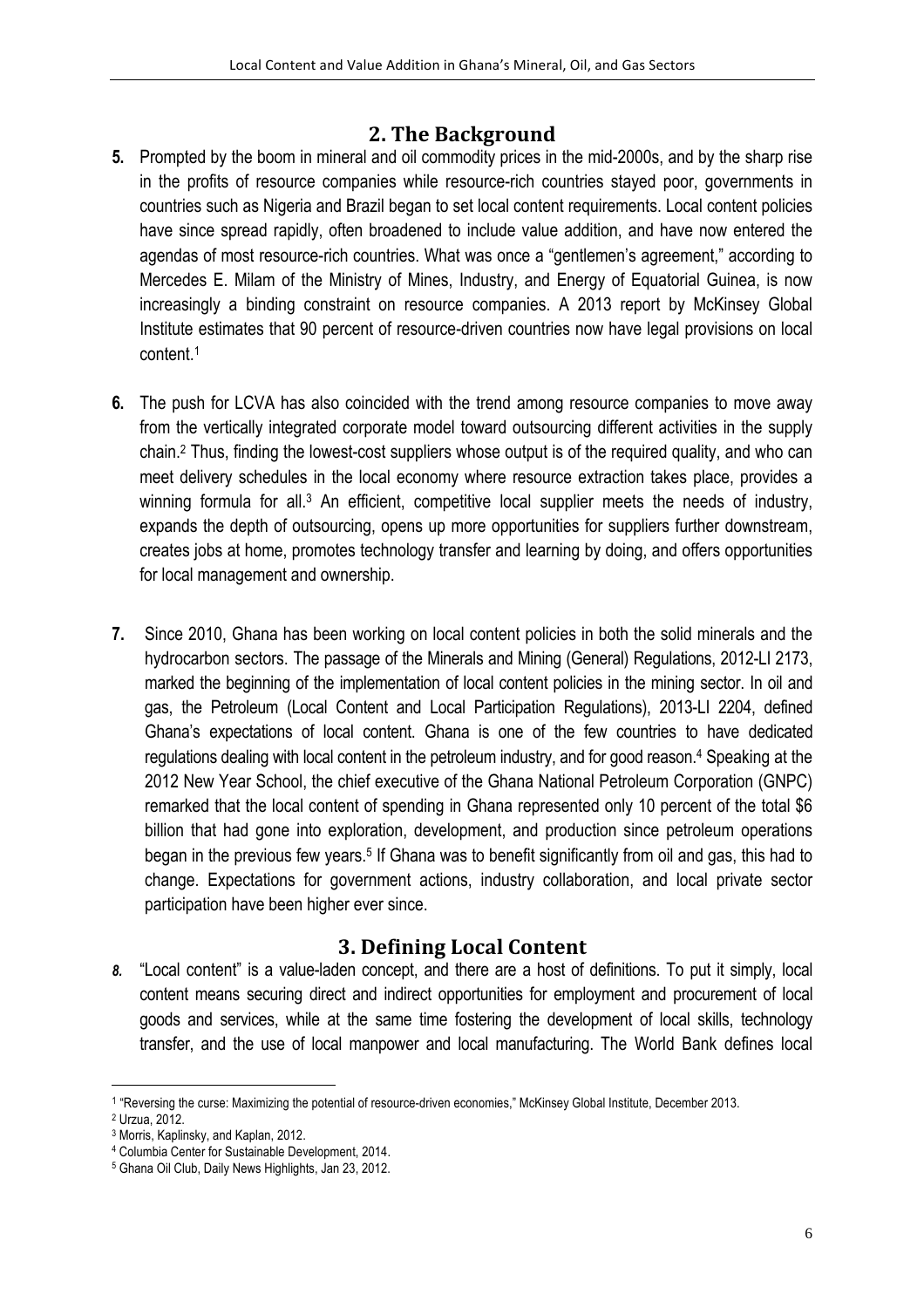content broadly in terms of employment and procurement of inputs, as well as on the basis of the domestic ownership of the firm, i.e., "domestic preference qualification." The African Development Bank (AfDB) goes a step further to define "local firms" based on the place of registration, a majority of board members being nationals, and the proportion of shares held by nationals. Ghana's local content broadly focuses on the degree of use of local expertise, the purchase of local goods and services, the participation of local businesses, and the financing of resource activities. <sup>6</sup>

## **4. Local Content and Value Addition in Mining**

## 4a. Approach

**9.** The Minerals and Mining Law, 2006 (Act 703) sought to promote a localization policy and facilitate production linkages. Clause 50(3) of Act 703 calls for eventual "localization" of mining staff. Howeer, the frameworks provided in the legislation were too generic and left the Ghana Minerals Commission (MC) with considerable discretion in enforcement. The passage of the Minerals and Mining (General) Regulations, 2012-LI 2173, is expected to be a game changer. The LI 2173 provides a clear interpretation of Act 703 and focuses on three areas, namely: (i) the employment and promotion of a local workforce, (ii) the procurement of locally produced goods and services, and (iii) additional licensing and reporting requirements. For the purposes of the current discussion, our focus is on the first two areas.

#### *Employment and Promotion of Local Workforce*

<u> 1989 - Jan Samuel Barbara, margaret e</u>

- **10.** The regulation requires holders of mineral rights to hire a minimum proportion of local staff in various employment categories (subject to some exemptions, e.g., small companies, regional offices, etc.), with the MC working with mining companies to identify staff positions that can be filled by Ghanaians, local candidates who can be trained to replace foreign staff, a training program, and timing for local staff to replace foreign staff.
- **11.** This provision requires existing license holders to present for approval a program for the recruitment and training of Ghanaians, including plans for the replacement of expatriates with Ghanaians. The regulation aims to promote local knowledge and to minimize the number of expatriates assigned to less complex jobs for which local capacity exists. The regulation specifically imposes a ceiling on the number of expatriate staffers a mining lease holder can have. It requires that the proportion of expatriate staff should not exceed 10 percent of the total of senior staff within the first three years, and 6 percent after three years. In other words, after six years of the passage of the LI, mining lease holders' maximum expatriate staff numbers should not exceed 6 percent of the total senior and management staff of the holder. Unskilled labor and clerical positions are generally to be reserved for

<sup>&</sup>lt;sup>6</sup> The Nigerian National Petroleum Corporation (NNPC) views local content broadly as "the quantum of composite value added to or created in the Nigerian economy through the utilization of Nigerian human and material resources and services in the exploration, development, exploitation, transportation, sale, and processing of Nigerian crude oil and gas resources…." [Nigeria Local Content Policy, 2005]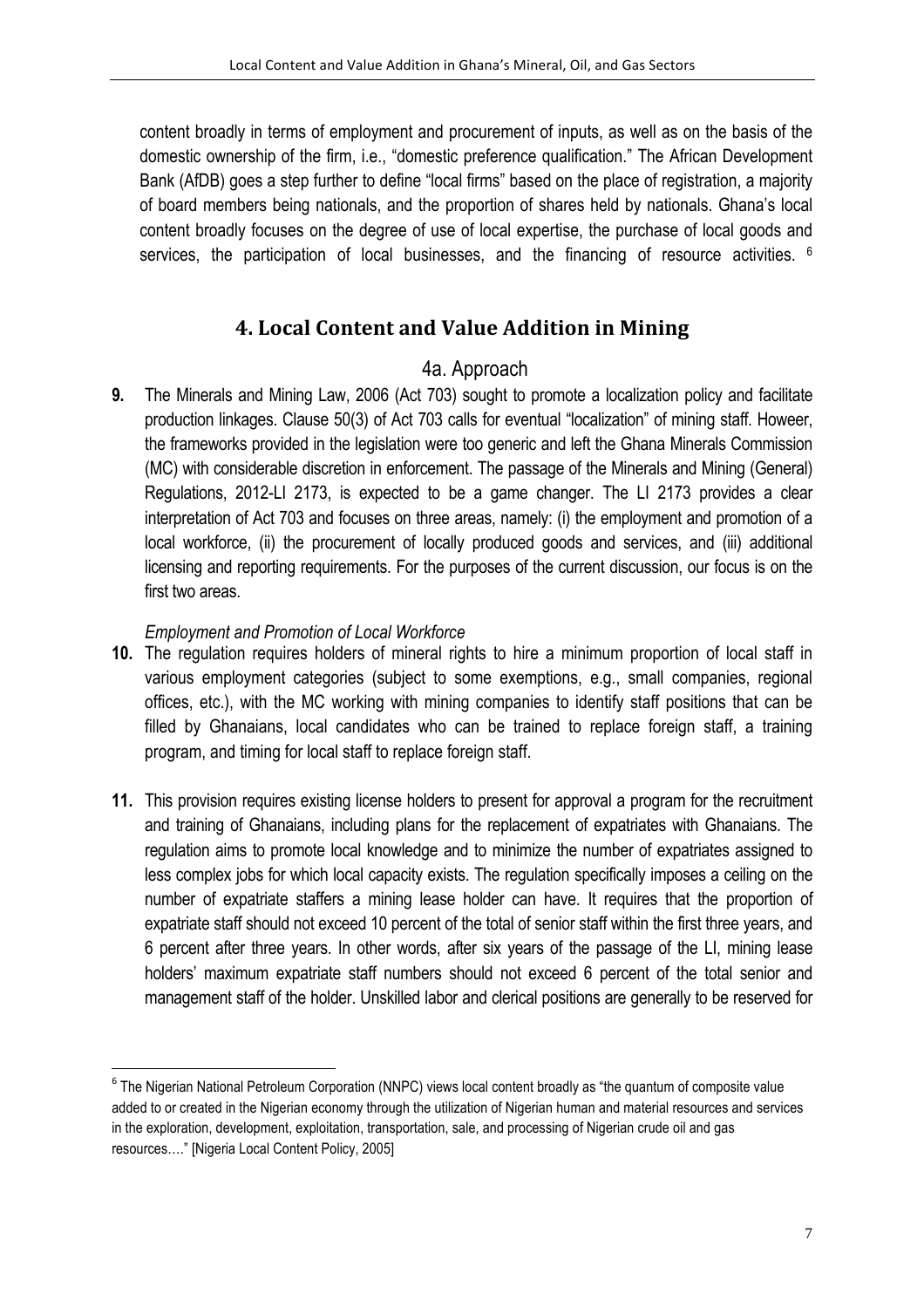Ghanaians. In addition, a comprehensive five-year plan to replace expatriates with Ghanaians, including training programs, is to be submitted to the MC for review and approval.

#### *Procurement of Locally Produced Goods and Services*

**12.** The procurement structure of the largest gold producer in Ghana, AngloGold Ashanti, reported in the International Council on Mining & Metals (ICMM) Ghana Country Case Study published in 2007, is indicative of the industry's weak linkages with the domestic economy.

| <b>Procurement Item</b>         | Ghanaian       | <b>Procurement</b>      | Ghanaian       |
|---------------------------------|----------------|-------------------------|----------------|
|                                 | <b>Content</b> | <b>Item</b>             | <b>Content</b> |
| Electric power                  | High           | Fuel                    | Low            |
| Mining contractor               | High           | Buying agent            | Low            |
| Lime                            | High           | Cyanide                 | Low            |
| Banking and insurance services  | High           | Mining equipment        | Low            |
| Cement and transport of cyanide | High           | Grinding media          | Low            |
| Supplier of food items          | High           | Mining machinery spares | Low            |
| Drilling                        | Medium         | Mill and crusher spares | Low            |
|                                 |                | Chemicals               | Low            |
|                                 |                | Engine spares           | Low            |
|                                 |                | Tires                   | Low            |
|                                 |                | Activated carbon        | Low            |
|                                 |                | Pumps and spares        | Low            |
|                                 |                | Safety equipment        | Low            |
|                                 |                | Explosives              | Low            |
|                                 |                | Diesel                  | Low            |
|                                 |                | Motor spares            | Low            |

#### **Table 1: AngloGold Ashanti Procurement Linkages, 2004**

*Source: ICMM Ghana Country Case Study: "The Challenge of Mineral Wealth: Using Resource Endowments to Foster Sustainable Development," July 2007* 

The high, medium, and low content indicators mean, on average, 75 percent, 50 percent, and 10 percent Ghanaian content by value, respectively. The report observes that for many of these items, there was a "very limited number of companies supplying the industry at the international level" (p. 41). The LI 2173 is intended to alter this picture in order to maximize local content.

- **13.** The regulation clearly states a preference for local products to the maximum extent possible. It enjoins holders of mineral rights to give preference to materials and products made in Ghana; service agencies located in the country and owned by citizens; and companies or partnerships registered under the Ghanaian Company Code or Partnership Act. Both mineral title holders and mining support providers must meet the following requirements:
	- a. A procurement plan, covering five years, is to be submitted within a year of commencement of the regulation.
	- b. The procurement plan will specify procurement and use of local products to the extent possible.
	- c. The procurement plan will be guided by a procurement list, developed by the MC and to be revised annually.
	- d. Mining businesses with approved procurement and localization plans will each year submit to the MC an annual report demonstrating their level of compliance.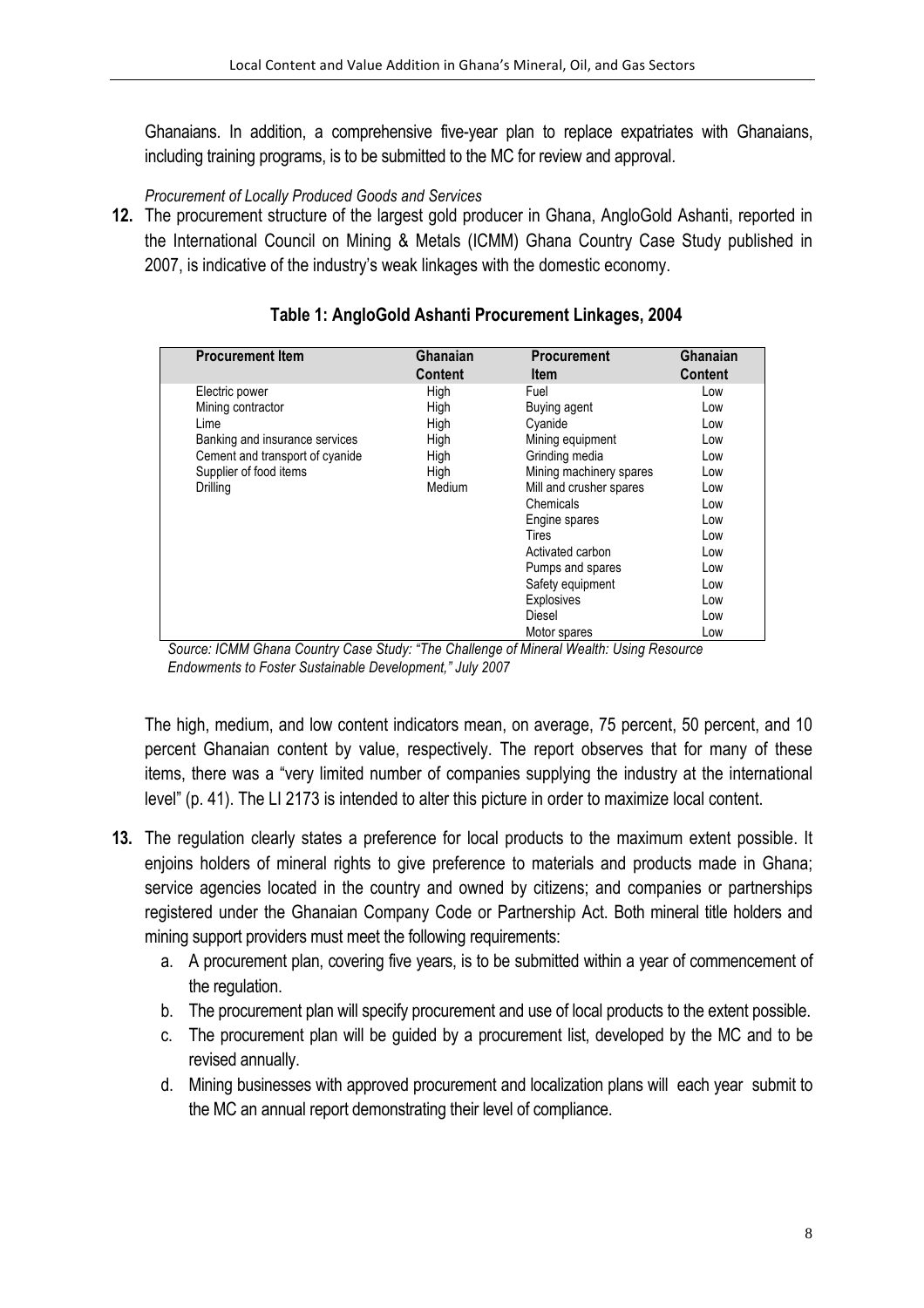## 4b*.* Implementation

- **14.** Like most of the local content policies in the West African subregion, Ghana's policy in the mining sector is in the early stage of implementation. Passed in 2012 and implemented in 2013, it is arguably too new for its impacts to be fairly assessed on their own. Much depends on cooperating factors. For example, available information from the MC and the Ghana Chamber of Mines suggests that most of the major mining companies have submitted both localization plans and procurement plans to the MC for approval. The MC has a committee that reviews the plans and discusses them with the relevant company. After several consultations between the Chamber and the MC, an initial list of 18 items earmarked for local procurement was pruned down to eight, constituting about 60 percent of the value of the total local procurement budgets of the companies.
- **15.** In another example, the localization plans have also been reviewed by a committee including a representation from Ghana Immigration Services. This means that approval for residence and work permits for expatriate staff of mineral rights holders will depend on satisfactory compliance with the localization regulation. As of September 2014, only one large-scale mining company had yet to receive approval of its localization and procurement plans, due to what were described as "minor" and "resolvable" differences in approach.

### *Collaborative Implementation*

- **16.** According to the MC, the maiden rollout of LI 2173 has been relatively smooth, for two reasons. First, the general perception of an enclave culture of a mining industry, largely dominated for over 100 years by foreign direct investment, with its attendant perception of revenue flows abroad to service foreign capital, meant that altering this negative perception by embracing the local content policy was in the best interest of the companies. Already, in the 2000s, some major mining companies, such as Gold Fields, Newmont, and Golden Star Resources, had begun to outsource some of their activities, including transport services, to local companies, and to increase the values of their procurement from local sources.7 By 2007, Gold Fields, for example, had begun to source a significant amount of its grinding media requirements from Ghanaian suppliers. Similarly, Newmont rolled out its own local procurement strategy at its Ahafo operation two years prior to LI 2173.
- **17.** Second, and related to the above, is the simplicity of the LI 2173 and the collaborative relationship between the relevant stakeholders, including the industry players represented by the Ghana Chamber of Mines and the regulator prior to the passage of the legislation. The local content policy on mining in Ghana was the product of a collaborative dialogue between the industry players through the Ghana Chamber of Mines and the regulatory authority. The MC did not impose unrealistic requirements; for example, unlike the local content regulations for the oil and gas sector, which targeted 90 percent "full local participation" within 10 years, the mining local content policy leaves room for a determination of what is achievable within five years, with an accompanying local supply chain development plan.
- **18.** Indeed, against the background of Ghana's long mining history, both the MC and the Chamber anticipated the emerging central place of local content policies in the extractives industry. In 2011,

<sup>&</sup>lt;u> 1989 - Jan Samuel Barbara, margaret e</u> <sup>7</sup> Ghana Chamber of Mines, 2012.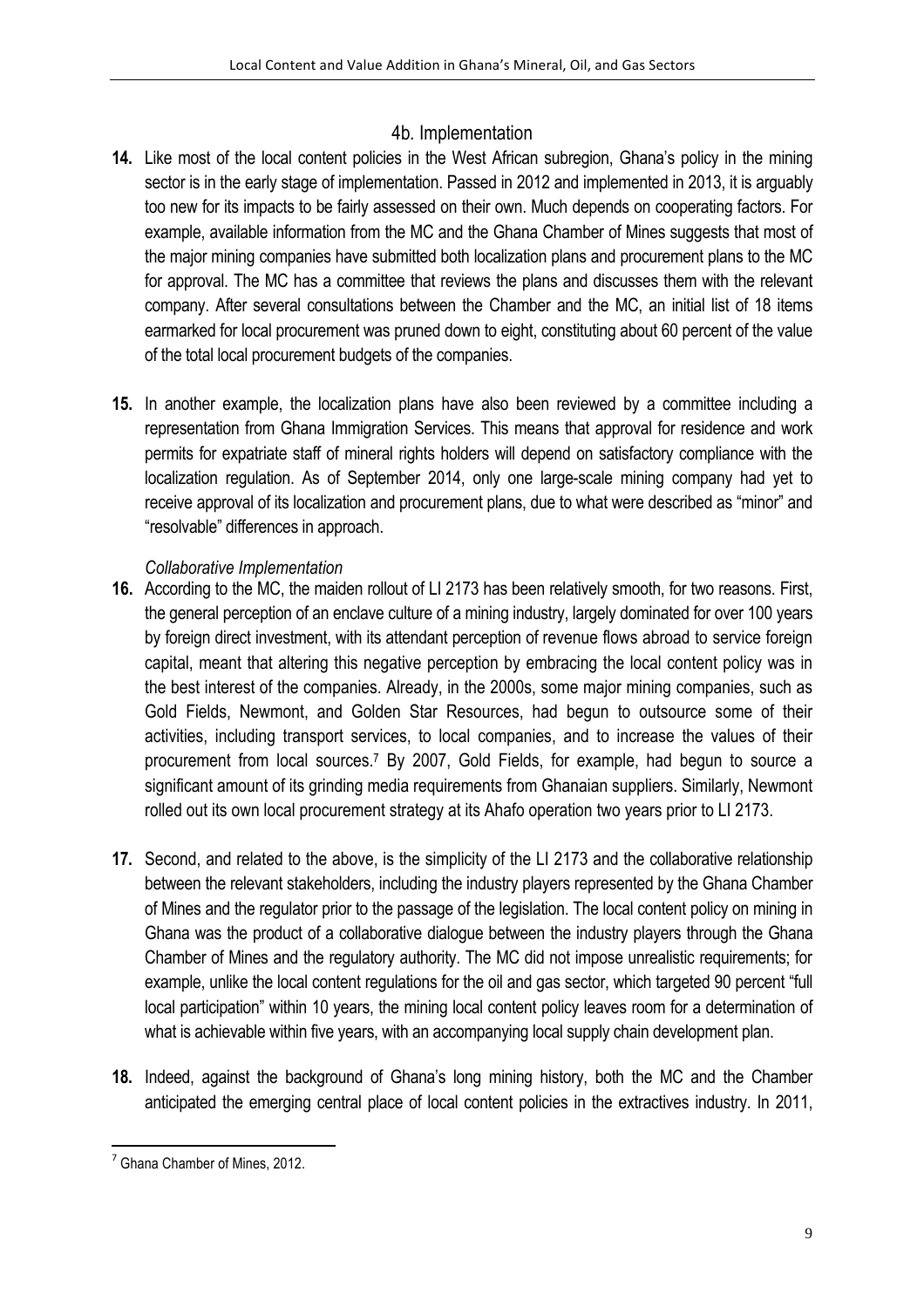through their collaborative work, the MC and the Chamber created a list of 28 products from current local goods and service suppliers and estimated potential demand (based on increases in operational needs or where local suppliers could increase their capacity). The list served as the basis for the analysis and the development of a national supplier development program for the mining sector, with the goal to build the capacity and productivity of up to 35 suppliers over the course of three years and increase the share of Ghana-produced and -bought items goods and services.<sup>8</sup> This framework provided the basis of collaboration and a non-confrontational approach to the implementation of the local content policies.



# **Figure 2: Metals and Minerals in Ghana**

### 4c. Assessments

**19.** Figure 2 summarizes the nature of linkages and the assessment of the strengths of the linkages. Of the total spending in 2008 of \$2.3 billion, 20 percent went to local procurement (excluding fuel and power) and 18 percent went to fuel and power. Imported consumables were 16 percent, while capital spending on largely imported plants and equipment was 29 percent. But the 20 percent local sourcing of the value \$465 million does not necessarily translate into the desired backward linkage effects if mining support companies are simply local branches of multinational companies and need no domestic linkages in manufacturing or in financing. In *Making the Most of Africa's Commodities*, <sup>9</sup> local sourcing of each of three large gold mining firms in Ghana averaged 73 percent (about \$275 million) of total operational spending in 2011 and relied on 1,062-1324 local

 <sup>8</sup> A list of the products is provided in Annex 1.

<sup>9</sup> UNECA, Making the Most of Africa's Commodities, 2013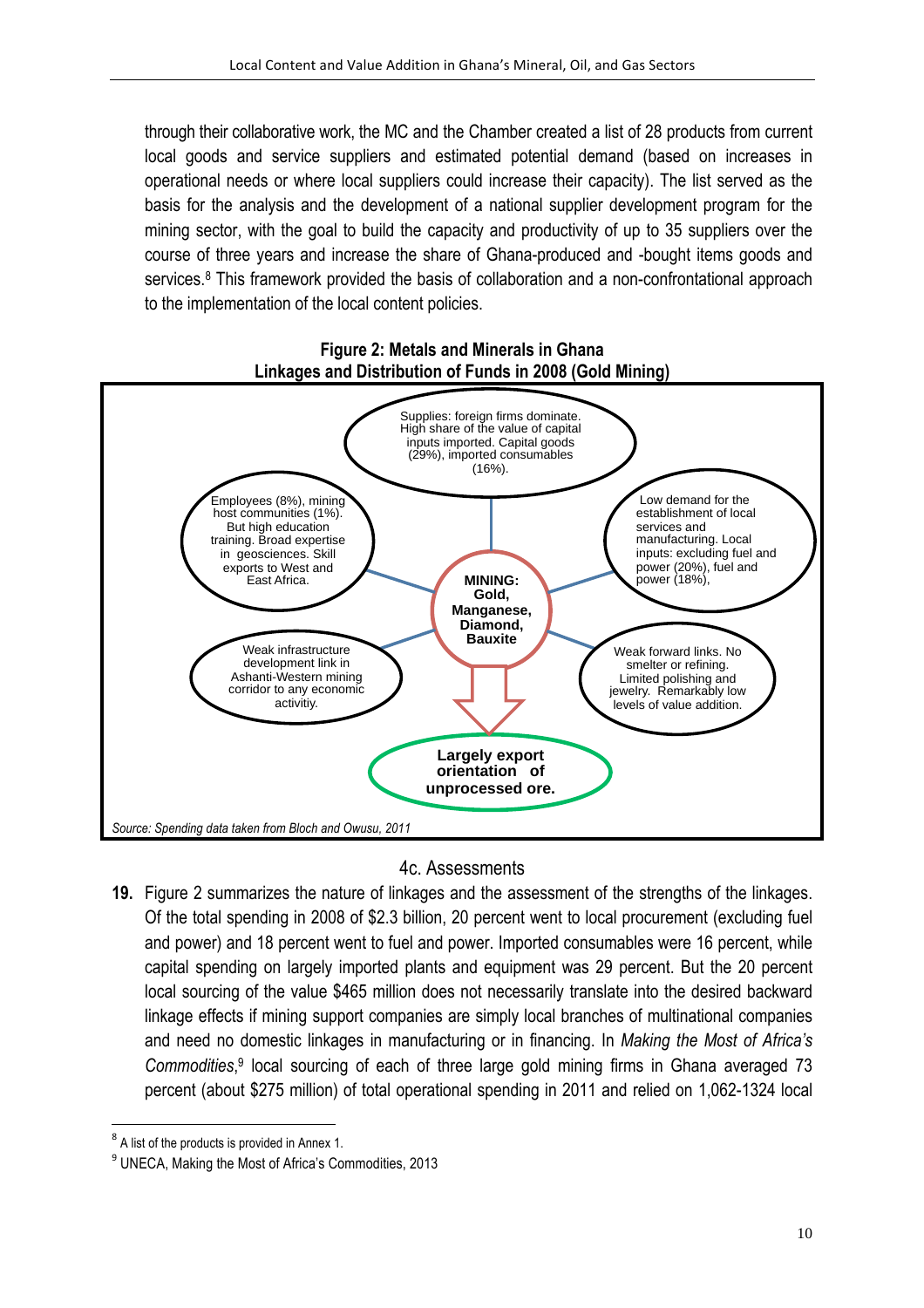firms. Local firms were reported to be involved in providing smaller equipment components, consumables, logistics, maintenance and repairs. Yet, these figures, the report added, "are not indicative of local value addition or of domestic ownership of local businesses".

### 4d. Discussion: Prospects for Linkages and Value Addition in Mining

#### *Backward Linkages*

- **20.** However laudable government efforts have been lately in developing the local content guidelines, it is the view of many that short of an active exploration program or the building of mining-related infrastructure, the prospects for backward linkages may be too limited after a century of mining. In 2008, the scope of backward linkages in imported consumables stood at \$372 million. Machine tools, spare parts, and major equipment repairs are all energy-intensive industries, areas in which Ghana lags considerably behind in competitiveness and in skill and technology requirements. Ghana's prospects of taking advantage of the imported plants and equipment are also low because these are capital-intensive, learning innovation products. The Ghana-feasible products for future backward linkages are listed in Annex 1. What could feasibly be manufactured locally hinges not only on technical and quality-driven capacity but also on the reliable supply of energy, even if suppliers may still have to import some inputs.
- **21.** The generous list of mining goods that can be imported as tax-exempt has not encouraged forging linkages with the industrial sector. Moreover, an indicative industrial policy on how Ghana plans to leverage mining activities, as a step to building related spinoffs and advancing economic development, remains weak, with only limited expression in recent medium-term development plans.10 In fact, "local content in the mining industry" as a means to increase the contribution of mining to sustainable development is mentioned only once (in 2013) in the Government's Budget Statements and Economic Policy between 2003 and 2014. It is uncertain, therefore, how the lack of a clearly articulated policy and industrial strategy may have undermined Ghana's opportunities to expand mining-related economic activities.

### *Value Addition*

<u> 1989 - Jan Samuel Barbara, margaret e</u>

**22.** Perhaps it is the value addition of the gold and diamond extracted, rather than value addition elsewhere, that offers greater prospects. Although Ghana has long aspired to further processing of its gold at home, steps to this end have been small and slow. According to the Budget Statement of 2004, a revolving credit of unrefined gold was created for the purpose of promoting increased jewellery production and sales with the assistance of AngloGold Ashanti and Gold Fields. A diamond-cutting plant was licensed to process local diamonds. But barely two years into the programme, gold given were mismanaged and the credit was terminated according to the Minerals Commission. With regards to diamond, there is some limited polishing going on at the PMMC with scope for improvements, although diamond production, according to the Chamber has fallen sharply from 1.05 billion carats in 2005 to only 159 million carats in 2013.

<sup>10</sup> Recent plans are Ghana Poverty Reduction Strategies (2002–2009) and the Ghana Shared Growth and Development Agenda (2009–2013).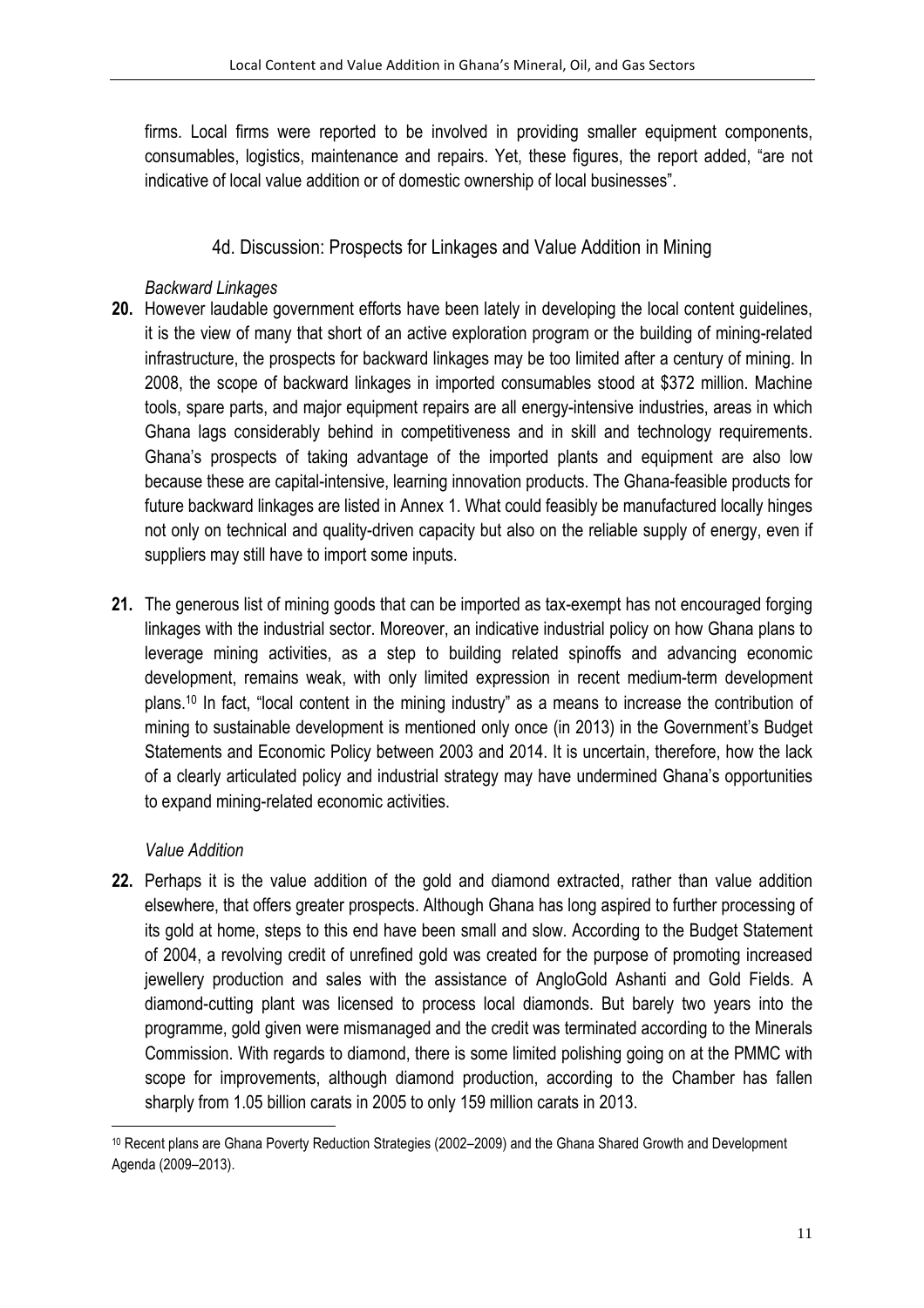- 23. A survey of the major mining companies by the African Center for Economic Transformation (ACET) in 2012 showed that between 2000 and 2012, further domestic processing of gold ranged from nil (Newmont) to below 20 percent (Gold Fields) of minerals.
- **24.** According to the MC, currently, Asap Vasa Company Limited, owned by four Ghanaians, is the only private gold refinery plant in the country operating and refining gold into granules, coins and bars. Small-scale miners remain the main suppliers of gold and diamonds to the local economy for further processing. The window of opportunity may lie with the Precious Minerals Marketing Corporation (PMMC), its ability to be competitive in buying and to provide incentives for smallscale miners to sell to it. Current forward linkages appear limited to its jewelry manufacturing wing for both local and export markets. A recent announcement suggests that Government has firmed up plans to establish a major gold refinery plant by the end of 2015 through a Public-Private Partnership model.11 Ghana Consolidated Diamonds, divested in 2013 also expects to expand processing opportunities through innovation in product design and market penetration.12 What will it take for Ghana Consolidated Diamonds to follow the example of Botswana (Box 1) to create more value addition at home?

Box 1: Botswana Seeking More Value Addition to its Diamond

The long recognized need to diversify its economy led the government to promote the development of a cutting and polishing industry. In the 1980s, government and De Beers in Public-Private Partnership established three diamond cutting and polishing factories. Despite initial challenges, Botswana's vision to increase forward linkages in diamond has continued by developing infrastructure, providing appropriate fiscal regime. Debswana, a 50/50 joint venture between Government of Botswana and De Beers is the country's main mining company. Botswana has continued to create more linkages in the value chain in the cutting and polishing industry and in jewellery manufacturing industry (Morris, et. al. 2012). In 2013, the nearly \$6.5 billion diamond trading in rough diamond was scheduled to be transferred from London to Gaborone, the Botswana capital to further increase beneficiation to the Botswana economy.

## **5. Local Content and Value Addition in Oil and Gas**

**25.** Against the background of the belated efforts to encourage local content and value addition (LCVA) in the minerals sector, Ghana approached its LCVA in oil and gas in a dedicated way, with the view to maximize the direct and indirect opportunities. It could not have been lost on policy makers that exploration, development, and production require significant capital- and knowledgeintensive inputs. Ghana is not likely to be able to take advantage of the opportunities in the short to medium term, whether it is procurement, investment participation, or high engineering services and comparable manufacturing competition.

<u> 1989 - Jan Samuel Barbara, margaret e</u>

<sup>&</sup>lt;sup>11</sup> Business and Financial Times, January 28, 2015.

<sup>&</sup>lt;sup>12</sup> This is based on conversation with the PMMC, a state-owned enterprise established by PNDC Law 219. Its mandate is to purchase gold and issue licenses to all gold and diamond exporters. With 17 gold-exporting companies now operating in the country, PMMC has lost its monopoly as a gold exporter for small mining companies, with significant implications for value addition and revenue losses to the state.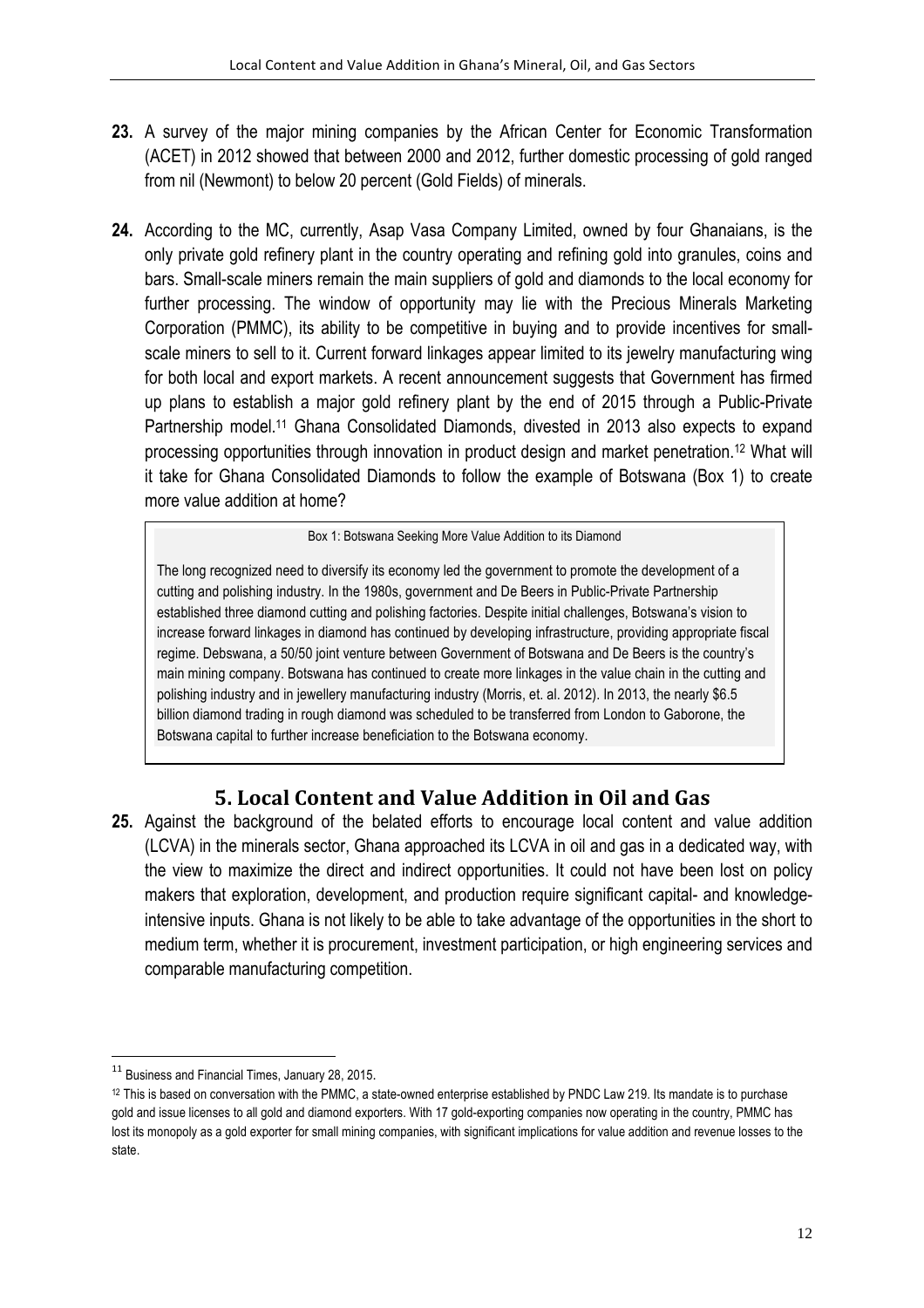### 5a. Approach

- **26.** Ghana signalled its local content expectations as early as 1983, with the establishment of the Ghana National Petroleum Corporation (GNPC). The Petroleum (Exploration and Production) Law (PNDC Law 84) of 1984 laid the foundation for a broader local content regime. However, the relevant regulations are made under the Petroleum Commission Act, 2011 (Act 821). Government published the Local Content and Local Participation Policy framework in 2011, followed by legislation in 2013.
- **27.** By the legislation, local content means "the quantum or percent of locally produced materials, personnel, financing, goods, and services in the petroleum industry value chain and which can be measured in monetary terms". And value addition simply means "the economic improvement of a product or service in the petroleum industry." The objectives of

#### **Box 2: The National Energy Policy: 2009–2010** a. The development of local capacity in all aspects of the oil and gas value chain through education, skills, expertise development, transfer of technology, and knowhow; b. The achievement of maximum practicable influence over development initiatives for local/domestic stakeholders; c. The maximization of local content and local participation in all aspects of the oil and gas industry value chain within a decade; d. The increase in the capacity and international competitiveness of domestic businesses and industrial sectors; and e. The creation of supportive industries that will sustain economic development. *Source: Ghana National Energy Policy: 2009***–***2010*

Ghana's local content as defined in the 2009-2010 National Energy Policy are summarized in Box 2.

#### 5b. Implementation

**28.** As part of government plans to implement the local content policy, the National Energy Strategy required the preparation and implementation of a Local Business Development Plan by the

Ministry of Energy, in conjunction with the Association of Ghana Industries and the Ghana Chamber of Commerce, and the setting up of a Skill Development Committee, as well as the development of a Middle-Level 1 Skills Development Program to train middle-level personnel.

- 
- **29.** The framework envisioned a strong role for government. Box 3 summarizes six highlights of

#### **Box 3: The six key highlights of Ghana's Local Content Legislation LI 2204 (2013)**

- Employment requirements,
- Procurement requirements,
- Training requirements,
- Technology transfer requirements,
- Monitoring and enforcement mechanisms, and
- Government's obligations in support of the companies program.

the comprehensive course of action. The quantitative targets for employment and procurement of goods and services are summarized in Columns 1 and 2 of Table 2.

**30.** On natural gas, the government recognized the potential to support development efforts by generating employment, and creating new infrastructure as the foundation for a vibrant petroleum and petrochemical industry. The goal was to create a new growth pole for the Western Region and to make Ghana a net exporter of power in the West African sub-region. Other important areas envisioned in natural gas development were the contributions to downstream commercial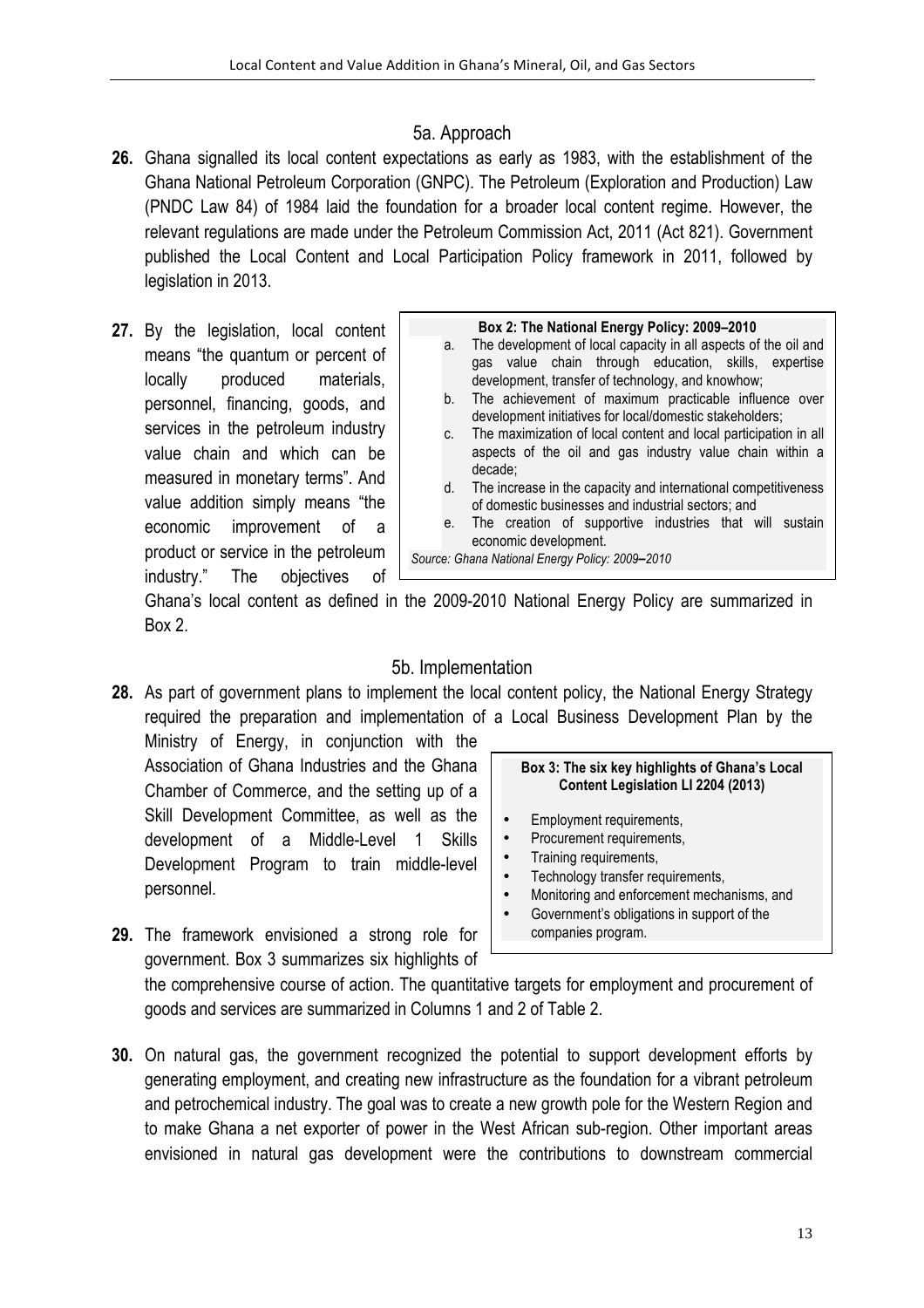activities, including providing raw material such as feedstock; expansion of local cylinder manufacturing capacity in support of the National LPG Programme; establishment of a petrochemical industry to support fertilizer production; and plastics to boost agricultural and industrial development.13 The Ghana National Gas Company was established to ensure a coordinated development strategy for gas resources.

#### 5c. Assessment of Government of Ghana's Actions

- **31.** In a survey conducted by ACET in 2012,14 there was general agreement that government had done well in providing a measure of clarity about the upstream regulation of petroleum activities with the passing of the Petroleum Commission Act, 2011 (Act 821), and in providing regulations dedicated to local content and participation. There was also the general acknowledgment of the high public voice in relation to the development of the local content and participation framework.
- **32.** However, support for government actions was found to be weak in four areas, namely:
	- a. Promoting the country's private sector and its entrepreneurs to participate in oil and gas activities



## 0 25 50 75 100 Percent of Respondents ■ Could Do More ■ Done A Lot ■ Not Done Much

*Source: Survey of stakeholders, 2012*

- b. Maximizing the linkages, local content, and value addition of the industry
- c. Maximizing the employment creation potential of the industry
- d. Managing public expectations of the potential benefits from oil and gas activities
- **33.** As captured in Figure 3, government's efforts were rated as unsatisfactory in (a) the transparency and accountability of the institutions involved with training and promoting local content, especially in building the capacity of small and medium enterprises (SMEs); (b) developing the human talent in petroleum activities; and (c) increasing local value-added investments or equity in the petroleum

<u> 1989 - Jan Samuel Barbara, margaret e</u>

<sup>13</sup> National Energy Strategy.

<sup>14</sup> "Diagnostic Study of Policy and Institutional Capacity Challenges Facing the Government of Ghana in Regulating and Managing the Petroleum Sector," African Center for Economic Transformation, study, May 2012.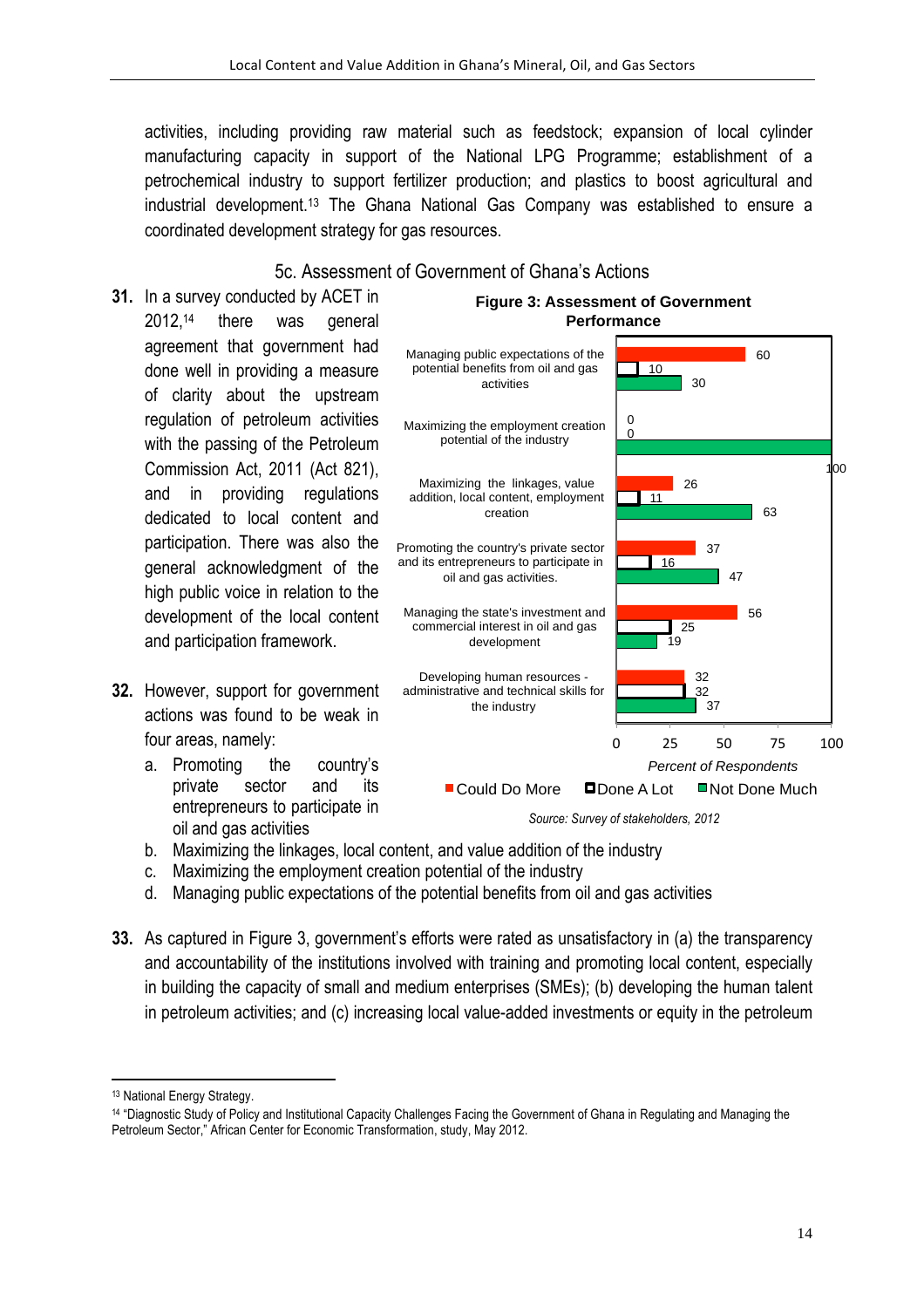sector. What has changed two years later? The results of fieldwork carried out in 2014 on the state of implementation of the local content regulations are summarized in the last column of Table 2.

## **Observations**

#### *Legislation, Mandatory Local Content*

**34.** Legislation was passed and the Local Content Committee (LCC) established in July 2014. The LCC has since developed templates for information gathering and monitoring of financial and insurance services, goods and services procurement, training and capacity, technical and skills transfer, and reporting. Routinely, the LCC approves procurement plans for suppliers on a quarterly basis. Compliance to date, however, is mixed, in part because of the capacity of the Petroleum Commission to develop the instruments for information gathering.

| Area of Local<br><b>Content and</b>                                                                           | Requirement                                                                                                                                                                                                                                                                                                                                                                                                                                              | <b>Responses and Perceptions</b>                                                                                                                                                                                                                                                                                                                                                                                                                                                                                                                                                                                                                                                                                                                                                                                                  |
|---------------------------------------------------------------------------------------------------------------|----------------------------------------------------------------------------------------------------------------------------------------------------------------------------------------------------------------------------------------------------------------------------------------------------------------------------------------------------------------------------------------------------------------------------------------------------------|-----------------------------------------------------------------------------------------------------------------------------------------------------------------------------------------------------------------------------------------------------------------------------------------------------------------------------------------------------------------------------------------------------------------------------------------------------------------------------------------------------------------------------------------------------------------------------------------------------------------------------------------------------------------------------------------------------------------------------------------------------------------------------------------------------------------------------------|
| <b>Value Addition</b>                                                                                         |                                                                                                                                                                                                                                                                                                                                                                                                                                                          |                                                                                                                                                                                                                                                                                                                                                                                                                                                                                                                                                                                                                                                                                                                                                                                                                                   |
| Interest of<br>Ghanaian<br><b>Companies in</b><br>Petroleum<br>Exploration,<br>Development,<br>and Production | $\bullet$<br>Preference to indigenous Ghanaian<br>company. Ghanaian companies shall<br>have priority in the award of oil blocks,<br>oil lifting licenses, and all contracted<br>projects.<br>Non-Ghanaian companies shall provide<br>$\bullet$<br>for at least 5% Ghanaian ownership, not<br>transferable to non-Ghanaians.                                                                                                                              | According to GNPC, there is high involvement of<br>$\bullet$<br>Ghanaians in onshore and offshore activities. Several<br>Ghana companies currently provide services to oil<br>companies, but industry is extremely capital-intensive<br>and not easy to mobilize financial resources from<br>financial institutions.<br>There are credibility problems in ensuring openness and<br>$\bullet$<br>transparency in tendering process to guarantee<br>accountability and safeguard against favors in the<br>award of contracts.<br>High risk of fronting and "foreign local partnership" in the<br>$\bullet$<br>industry.<br>LI 2204 can be counterproductive and preclude local<br>$\bullet$<br>participation. The requirement that Ghanaians'<br>ownership must grow means they have to mobilize<br>additional capital each year.   |
| Provision of<br>Goods and<br>Services by<br>Ghanaian<br><b>Companies</b>                                      | All operators shall as far as possible use<br>$\bullet$<br>goods and services produced or<br>provided in Ghana by Ghanaian<br>companies, even if their prices are<br>higher by up to 10%.<br>Foreign companies that supply goods<br>$\bullet$<br>and services shall have local<br>participation of at least 10% initially and<br>increase by 10% per year.<br>Foreign companies shall provide Local<br>$\bullet$<br>Participation Plan (LPP) to the LCC. | Local business opportunities remain limited to ancillary<br>$\bullet$<br>services.<br>Real estate and hospitality industry have been the<br>$\bullet$<br>beneficiary sectors, especially in Western Region.<br>Bank branches have opened up in Western Region to<br>$\bullet$<br>"follow the money," however financing of SMEs has<br>been limited.<br>Most capital equipment and plants are imported.<br>$\bullet$<br>Local companies not yet competitive, lack industry<br>$\bullet$<br>certification, face high cost of doing business ( and high<br>interest rates) hurting competitiveness in contract<br>bidding.<br>IOC's importation of food signifies failure of public policy<br>$\bullet$<br>on whether Ghana has developed the strategy and<br>building the capacity to take advantage of low-tech<br>industry needs. |
| <b>Employment and</b><br><b>Training of</b><br><b>Ghanaians</b>                                               | $\bullet$<br>Oil companies shall as far as possible<br>employ Ghanaians with the requisite<br>expertise or qualifications at all levels.<br>Ghanaians shall form 50% of<br>$\bullet$                                                                                                                                                                                                                                                                     | While it is too early to judge policy effectiveness, there<br>$\bullet$<br>have been no follow-ups on training. Ghana should start<br>measuring results with follow-ups on students trained<br>and where they are going for jobs. What percentage of                                                                                                                                                                                                                                                                                                                                                                                                                                                                                                                                                                              |

#### Table 2: Local Content and Value Addition Provisions and Response to Progress Made to Date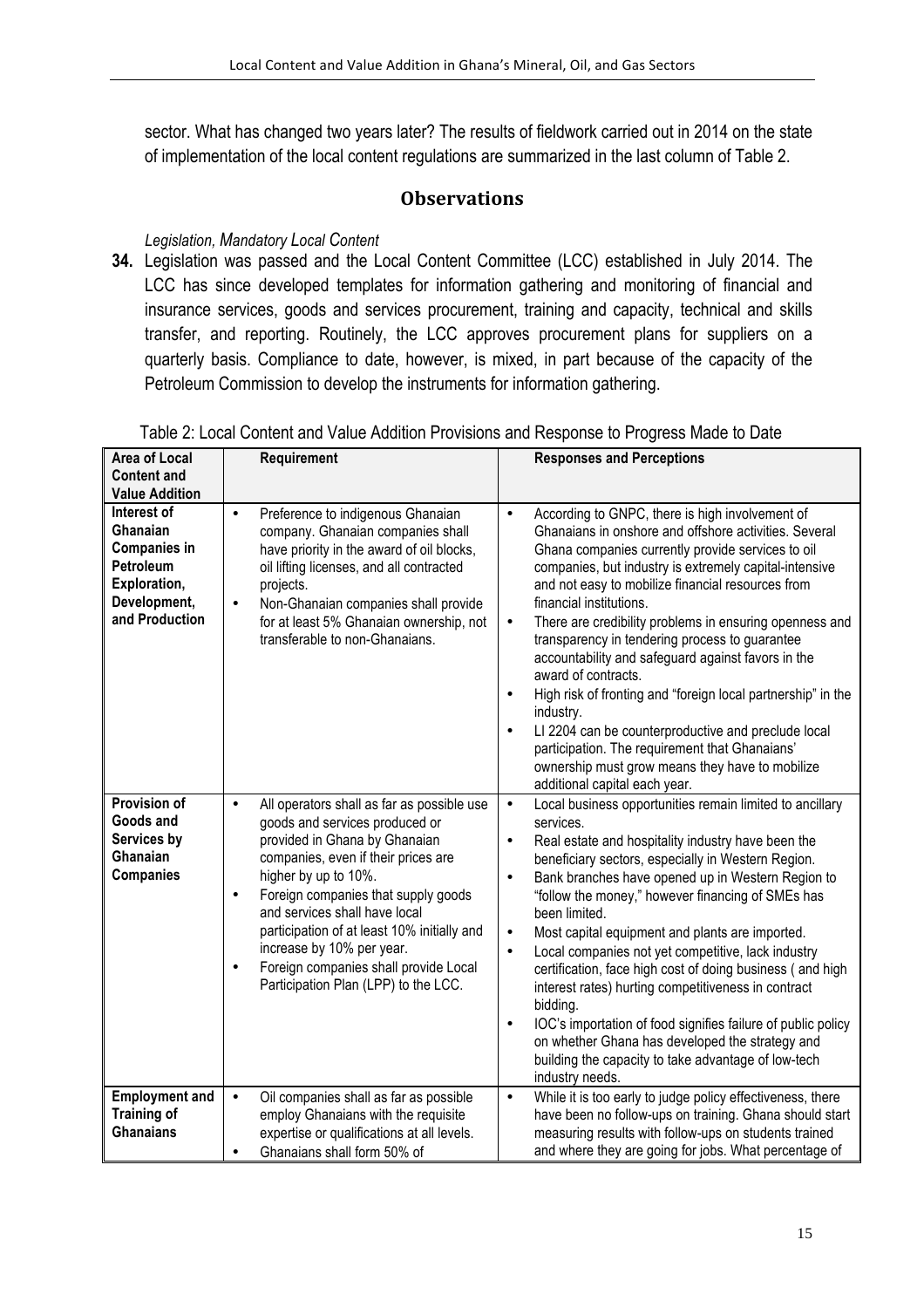| Area of Local<br><b>Content and</b><br><b>Value Addition</b> | Requirement                                                                                                                                                                                                                                                                                                                                                             | <b>Responses and Perceptions</b>                                                                                                                                                                                                                                  |
|--------------------------------------------------------------|-------------------------------------------------------------------------------------------------------------------------------------------------------------------------------------------------------------------------------------------------------------------------------------------------------------------------------------------------------------------------|-------------------------------------------------------------------------------------------------------------------------------------------------------------------------------------------------------------------------------------------------------------------|
|                                                              | management staff initially and increase<br>to 80% after 5 years. Ghanaians shall<br>form 30% of technical staff initially,<br>increase to 85% after 5 years and 90%<br>after 10 years. Ghanaians shall form<br>100% of other staff.<br>Oil companies shall provide Annual<br>٠<br>Recruitment and Training Programme<br>(ARTP) to the Local Content Committee<br>(LCC). | trained manpower goes directly into the oil and gas<br>sector and what percentage go into other areas of the<br>economy.                                                                                                                                          |
| <b>Local Capability</b><br><b>Development</b>                | Government and petroleum companies<br>٠<br>shall support local training and technical<br>institutions to develop capacity of<br>international standards to train<br>Ghanaians.                                                                                                                                                                                          | Satisfactory even if less focused.<br>٠<br>Among the oil and gas companies, there appears to be<br>٠<br>very limited, if any, coordinated approach to capacity<br>building.<br>GNPC has established a fund for capacity development<br>٠<br>through scholarships. |
| <b>Technology</b><br><b>Transfer</b>                         | Oil companies shall prepare and<br>٠<br>implement plans for the transfer of<br>technology,                                                                                                                                                                                                                                                                              | Too early to tell. Industry is young but there is noted<br>٠<br>skills training at Takoradi Polytechnic and at Kwame<br>Nkrumah University of Science and Technology.                                                                                             |

#### *Employment*

- **35.** Data on employment is limited, in part because the oil companies have not been collating data in ways that are easily interpreted. Some data went as far back as a decade ago for jobs handed out to Ghanaians, and there were also instances of double counting, making the data less reliable.
	- A provisional outturn of employment data compiled by the Petroleum Commission is reported in

Box 4 and accompanying chart.



#### **Box 5: Some Procurement Data**

- Over 150 local Ghanaian companies operating in the upstream sector
- Total contracts awarded to local companies total over \$600 million since 2009
- 2 major fabrication companies
- 2 piping & casing companies

*Source: Petroleum Commission*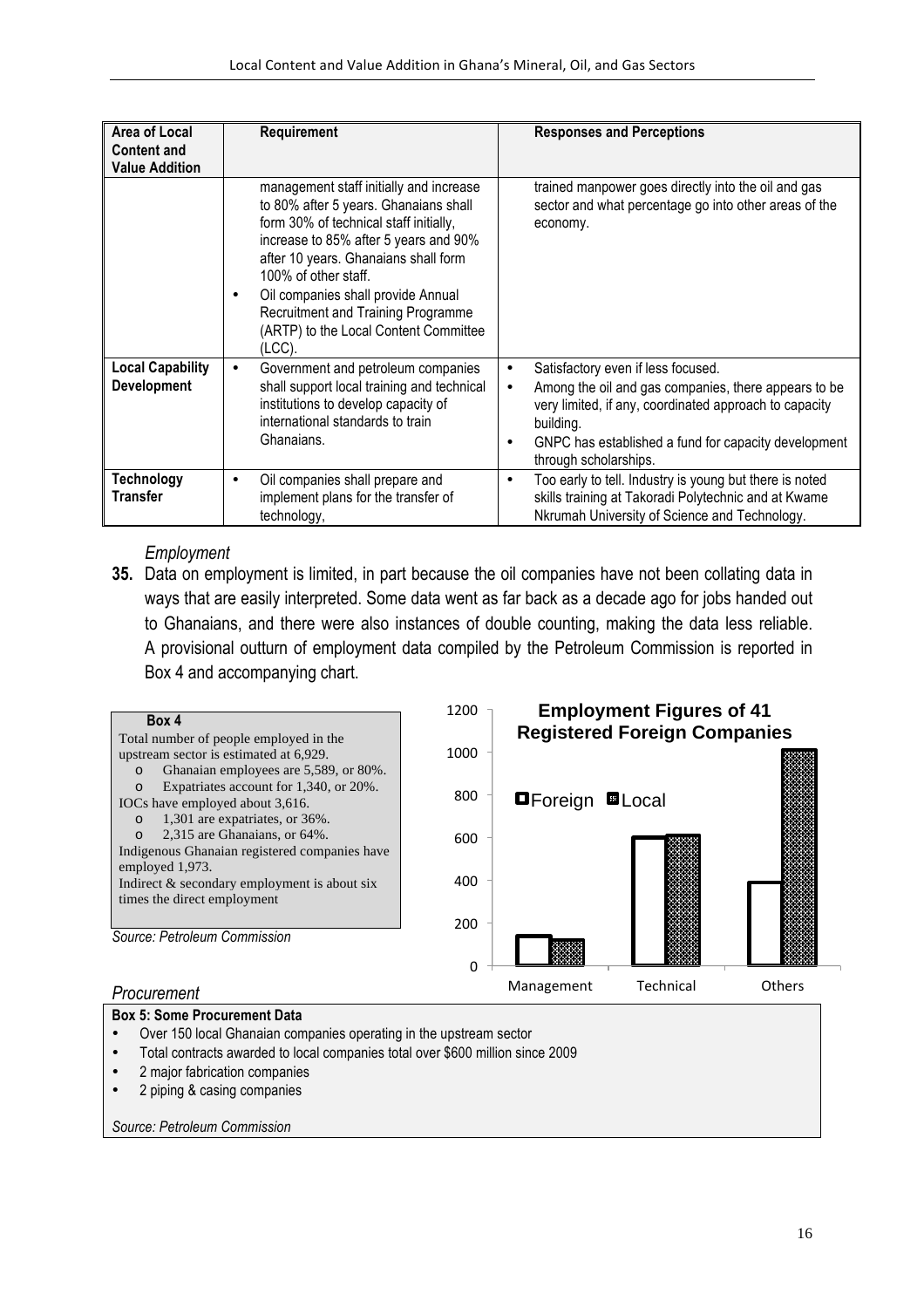**36.** On procurement, one industry observer remarked that any extensive discussion on local procurement may be premature. There is some data on procurement of goods and services from Ghanaians, but that is for the period 2008–2012, before the local content law was passed, making the assessment of progress in procurement difficult. Recent data and observations are summarized in Boxes 5 and Annex Box 7 for suppliers' perception.

## 5d*.* Discussion

Having discussed the challenges and the prospects for the mining earlier in Section 4(d), we turn now to challenges and the prospects for oil and gas.

- *(a) Legislation, Administrative Measures, and Compliance*
- **37.** With oil and gas, legislative delays did raise major concerns for industry observers and created a perception of weakness in accelerating government actions. Many point to the fact that employment and supply of goods and services in the industry are all contractual, and if foreign firms had already been contracted as employees and as suppliers of goods and services, it will be nearly impossible to fully implement the law as intended, even if companies are given transitional provisions. Consequently, in the end, and as experience in Trinidad and Tobago has shown, it may be not so much compliance with legislation as working closely with industry to secure opportunities for local actors, to promote skill development, and to encourage industry to catalyze growth in the types of goods and services that are developed in Ghana. All of these make expectations about Ghana's infrastructure and government–industry collaboration much higher.
- **38.** Between government and industry, there is the question of how much to legislate in skills development and engagement. What subset of the local requirements is amenable to administrative measures or should be part of the country's industrial policy? Ghana's approach in pursuing local content leans more towards legislation than in Nigeria (Box 6)

#### **Box 6: Nigeria Local Content in Oil and Gas**

Nigeria's local content policy dates back to the 1970s. The Petroleum Act of 1969 sought to protect indigenous firms. The founding of the Nigerian National Oil Corporation in 1971 aimed to raise local participation upstream. The Nigerian Content Policy of 2005 issued directives on localization of supply services, awards of low-tech supply of goods and services, and support for domestic procurement. The new Nigerian Content Policy of 2010 sought to promote local value addition and improve linkages with other sectors of the economy.

*Source: Making the Most of African Commodities, 2013*

**39.** Nigeria's local content policy, according to the UNECA 2013 report, has had mixed success despite the modest directives to set a local content target of 49 percent by 2009 and 70 percent by 2010. Estimates of local content in Nigeria's oil and gas industry have risen in the past decade, but not nearly as much as wished for. According to UNCTAD, local content rose from 3 to 5 percent in the 1970s to 20 percent in 2004. Local content reached only 39 percent in 2009. Nigeria's level of local sourcing is reportedly much lower than countries such as Brazil, Malaysia, Venezuela, and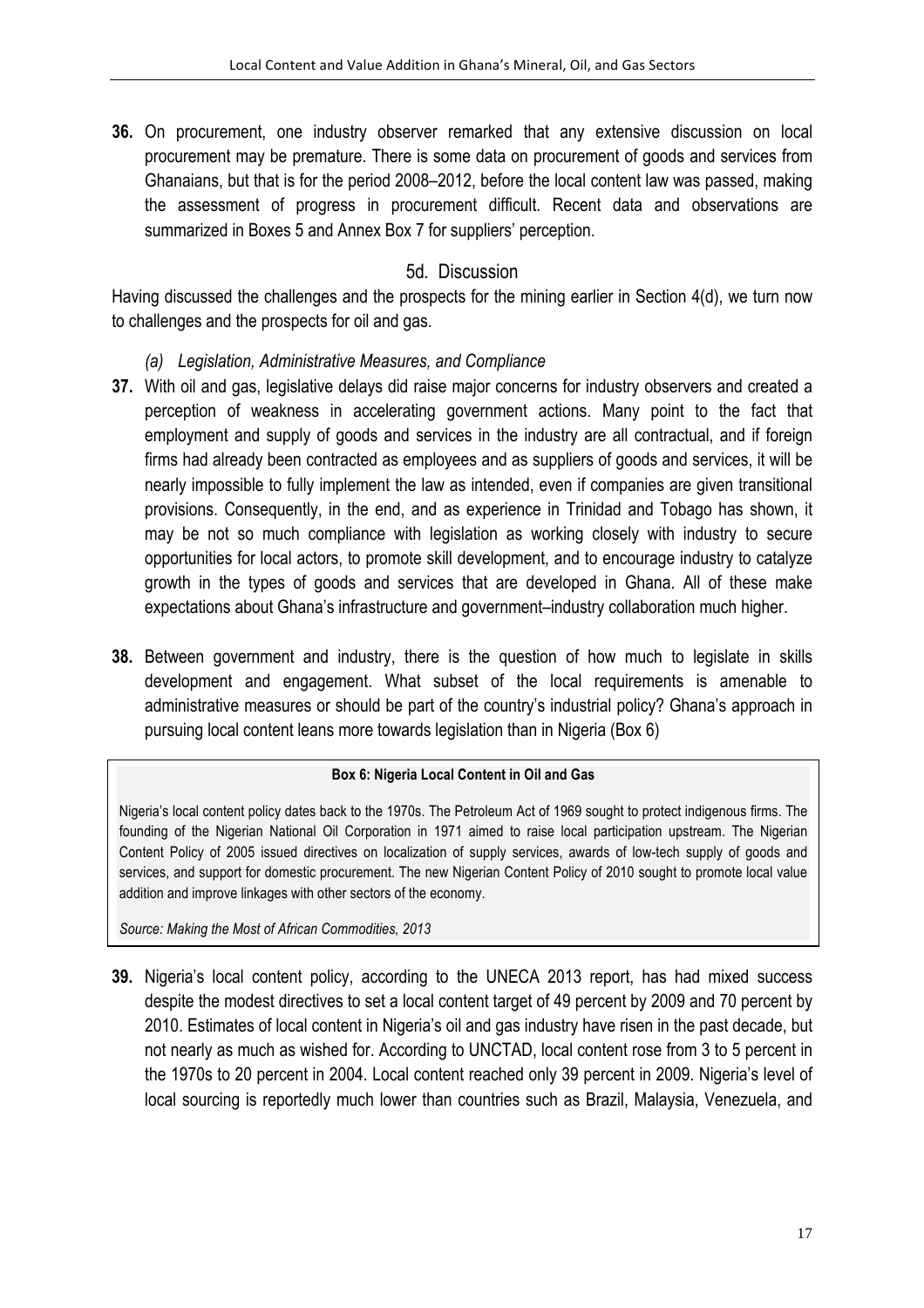Norway, all of which achieve local content levels of between 45 and 75 percent.15 Nigerian local content has suffered from poor monitoring and supervision, lack of comprehensive legislation, low funding, and ineffective implementation policy.<sup>16</sup> The progress or lack thereof of Nigeria's local content policy raises questions about the depth of local content provisions. High levels of local sourcing need not translate into desired backward linkage effects. Are local sources merely a front for the importation of goods and services, or local in the sense of depth to backward linkages by way of value addition?

*(b) Capacity of the Petroleum Commission (PC) and the Behavior of State Actors*

- **40.** There are concerns about the capacity of the PC and other state institutions to monitor and evaluate the progress in the implementation of LCVA requirements in employment, procurement, manpower developments, and technology transfer. While the Minerals Commission appears well established because of its long history, the same cannot be said of the Petroleum Commission. It has taken time to set up the Commission. It is taking even more time to ensure its adequate funding and to establish its organizational structures, including the Local Content Committee, to carry out its mandate.
- **41.** Moreover, the credibility of state institutions charged with assisting SMEs in participating in the sector rides on transparency and fairness. On this score, several supply companies and start-ups did not have favourable impressions of either industry practices or the behavior of state actors, including the Enterprise Development Center. Transparency and openness in the operations of state institutions intended to support SMEs are necessary to guarantee trust and safeguard against the perception of bias.
	- *(c) Procurement and Competitiveness of Local Businesses*
- **42.** Noted barriers to maximizing the benefits of local content include: an uncompetitive local private sector; weak domestic entrepreneurial and problemsolving skills; poor manufacturing and business infrastructure to enhance quality and

#### **CONSTRAINTS FACING LOCAL PARTICIPATION**

- $\circ~$  Limited capacities of local companies to deliver services required
- o Information asymmetry on tendering process
- o Small, poorly structured indigenous companies competing against experienced IOCs **Quality Standards**
- o Insufficient financing opportunities for local companies **Low** cos **Managerial**
- o High cost of fabrication in host c**skills Constraints Competitivene ss**
- as against fabrication overseas  $\circ$  Inadequate standards of certification **Few suitable Business**

competitiveness to meet international standards; and lack of local financing to support local participation and entrepreneurship at all levels of the value chain. "While Ghana may be doing well in employment, it is not doing well in contracts. Ghanaians may have about 80 percent of supplier contracts, but only 10 percent of the value of contracts," one industry observer remarked.

*Source: Petroleum Commission*

<sup>&</sup>lt;u> 1989 - Jan Samuel Barbara, margaret e</u> <sup>15</sup> Morris, Kaplinsky, and Kaplan, 2012.

<sup>16</sup> "Making the Most of Africa's Commodities," UNECA, 2013.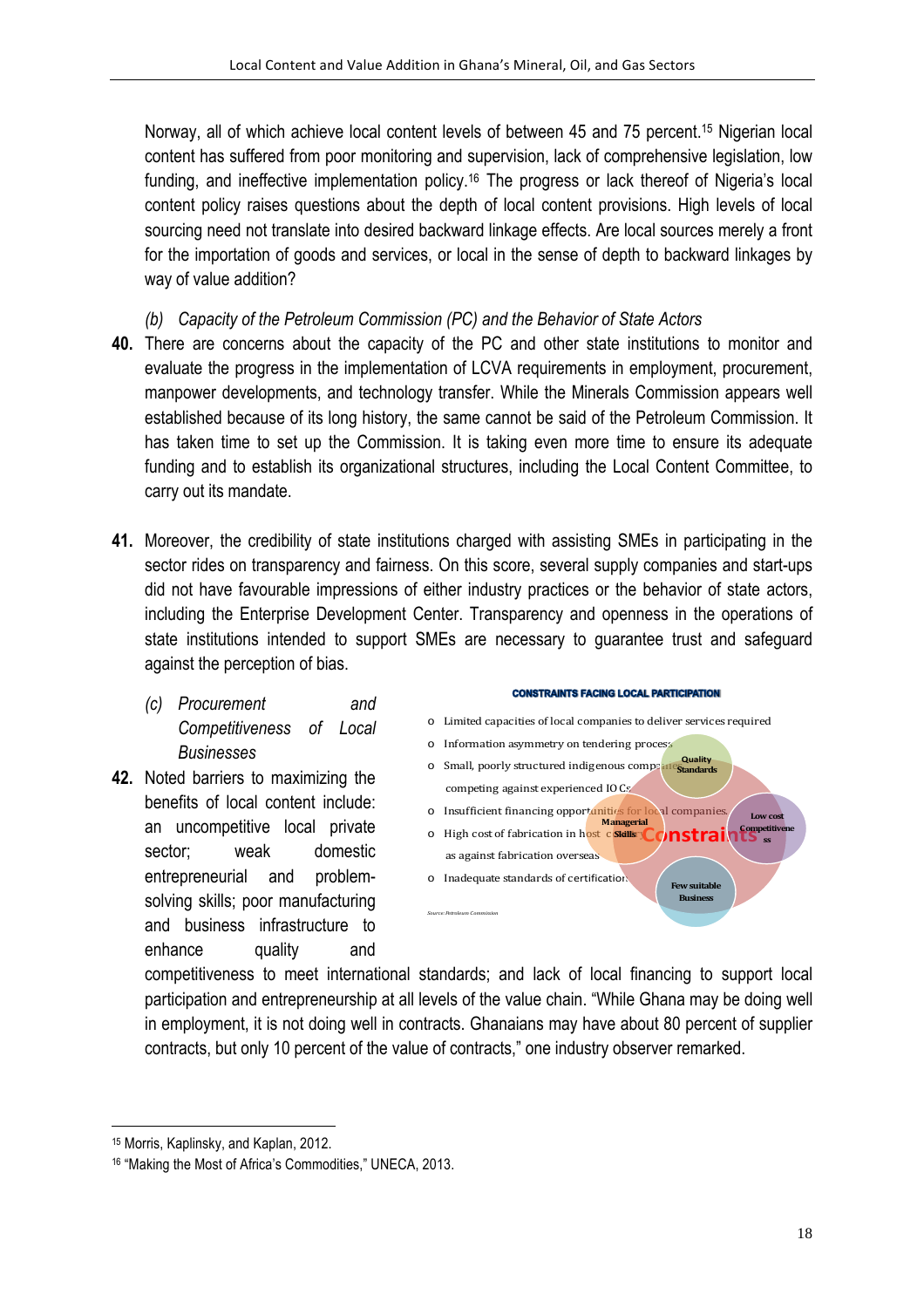- **43.** Expanding the local private sector's capacity to deliver goods and services competitively to the sector will not only take time, but may require the cooperation of the industry. Perhaps the approach in the mining sector, with the Minerals Commission working hand-in-hand with the Chamber of Mines on behalf of the mining companies, taking step-by-step measures to secure a procurement list, is instructive and should be considered in the case of the oil and gas sector, recognizing that industry-specific context matters.
- **44.** Resource companies generally are committed to high standards of quality and safety, cost efficiency, and competitiveness. Perhaps their cooperation should be negotiated to determine how quickly certain compliance requirements should come into play. This raises again the question of whether local content measures should only legislate some local minimums in employment and procurement and then work cooperatively with industry to expand the breadth and, especially, the depth of those requirements. Finally, support for SMEs should benefit from the budget allocation of petroleum revenues. In Brazil, Petrobras has set up a fund to stimulate SMEs. What such a fund requires is transparency and openness in the administration to safeguard perception of bias.
	- *(d) Manpower Development (Local Capacity Building and Employment Training) and Public Policy*
- **45.** Ghana has put in place a comprehensive local content plan. But how strategic has Ghana been, both in the capacity building of small and medium enterprises and in manpower training? The ground-zero discussion presumably should be about what there is in oil and gas that Ghanaians have the capacity to do readily, or the readiness to carry out some of the rudimentary or lowtechnology industry tasks, such as transportation logistics, warehousing, equipment repair shops, catering, operations and maintenance services, and offshore installation services. Norway's industrial policy and manpower development focused on going upstream and the needed capacity building in drilling and drilling support services and design engineering. Nigeria set its eye on lowtechnology midstream and downstream services. Identification of priority interest is needed, and so is public information on the linkages and value-addition prospects.
- **46.** The observation that IOCs import food is an indication of the failure of public policy in identifying industry needs and building the capacity for the local content requirements in those "low-hanging" priority areas. The Ministry of Agriculture has not shown the slightest tendency to engage in how agriculture could benefit from the demands of the oil sector. The tendency of IOCs to also import labor from Malaysia to deal, for example, with waste management, one industry expert observed, is another example of Ghana's lack of focus in training that is relevant to the specifics of the industry and services that can readily be performed with limited training. And there is no publicly known strategy in place about what Ghana wants to achieve in the knowledge sphere in employment and skills training. There is the question of whether Ghana is on the right track with its manpower training in only certain areas with low job creation potential, to the neglect of other industry needs.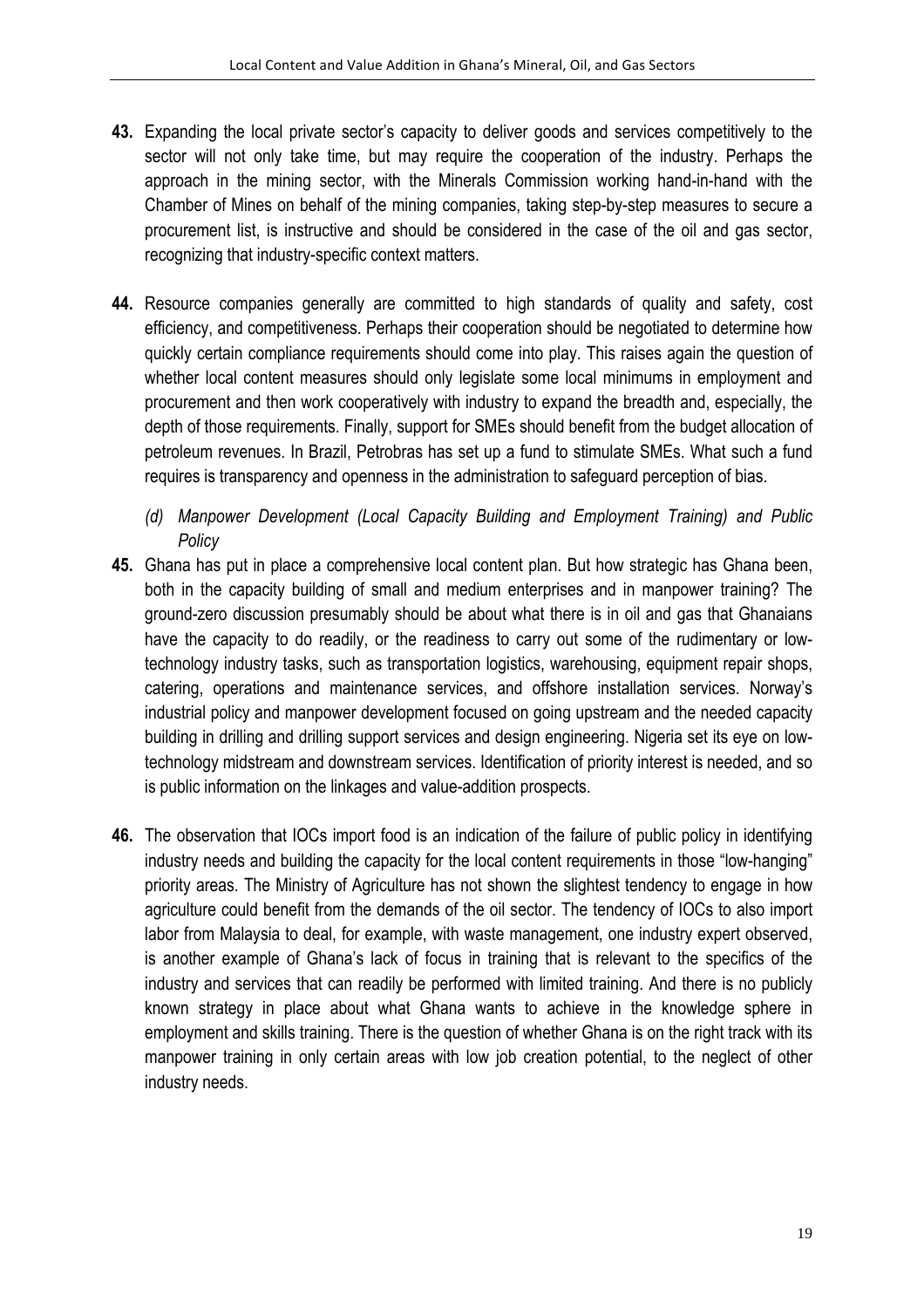- *(e) Ownership, Fronting, and Local Participation*
- *47.* An important requirement of the local content policy is that foreign companies that supply goods and services shall have local equity of at least 10 percent initially and increase by 10 percent per year, and at least 5 percent equity for petroleum licenses, permits, and contract operators. The question remains whether the initial equity requirements for joint ventures is not too high for a capital-intensive industry and whether that alone is not an incentive for fronting. A sham local participation or ownership occurs when a foreign company simply makes a local company a proxy partner, with zero equity ownership in the real assets of the company, in exchange for some form of payment. Fronting arrangements are counterproductive to what joint venture requirements are intended to achieve, most notably technology transfer.

#### **6. Conclusion**

- **48.** Using minerals, oil, and gas as a catalyst for broad-based growth and development requires more than attracting investment to extract the resource.. It also requires developing local linkages (backward, forward, and lateral) where there are none, and strengthening them, where they exist, with the non-extractive sectors of the economy. For both mining and oil and gas, we have seen that Ghana's desire to formally implement LCVA requirements is relatively new, an evolving strategy, and therefore it may be too early to determine the policy's effectiveness. But a successful LCVA is a winning formula for all: industry for its contribution to the host economy, local businesses for the strengthened linkages and expanded business opportunities, and government for job creation, economic diversification and expanded tax base.
- **49.** In the mining sector, LCVA issues reside perhaps more in policy failure than in the lack of opportunities. The absence of explicit strategic policy to leverage mining activities to advance economic development has not helped. And aspirational signals have been weak. Other key constraints are the lack of competitiveness, low quality standards of local suppliers, weak local entrepreneurial capabilities, poor infrastructure (roads, rail lines and power), and poor access to finance.
- **50.** In the oil and gas sector, the LCVA constraints are similar to those in the mining sector and even more. An important challenge is how to implement LCVA requirements and achieve the quantitative targets. Building the capacity of the Petroleum Commission to monitor and supervise the local content policy is essential. Funding for the Commission is an important aspect of its capacity building. Other challenges reside in the cooperation between government, industry, and local businesses, in the general capabilities of the local businesses in a capital-intensive and high quality standards industry, in coordination of manpower training, and in how to minimize fronting to genuinely promote local entrepreneurship and participation in the industry. The requirement that Ghanaian ownership must grow progressively is constrained by the high cost of capital because Ghanaians have to mobilize additional financing each year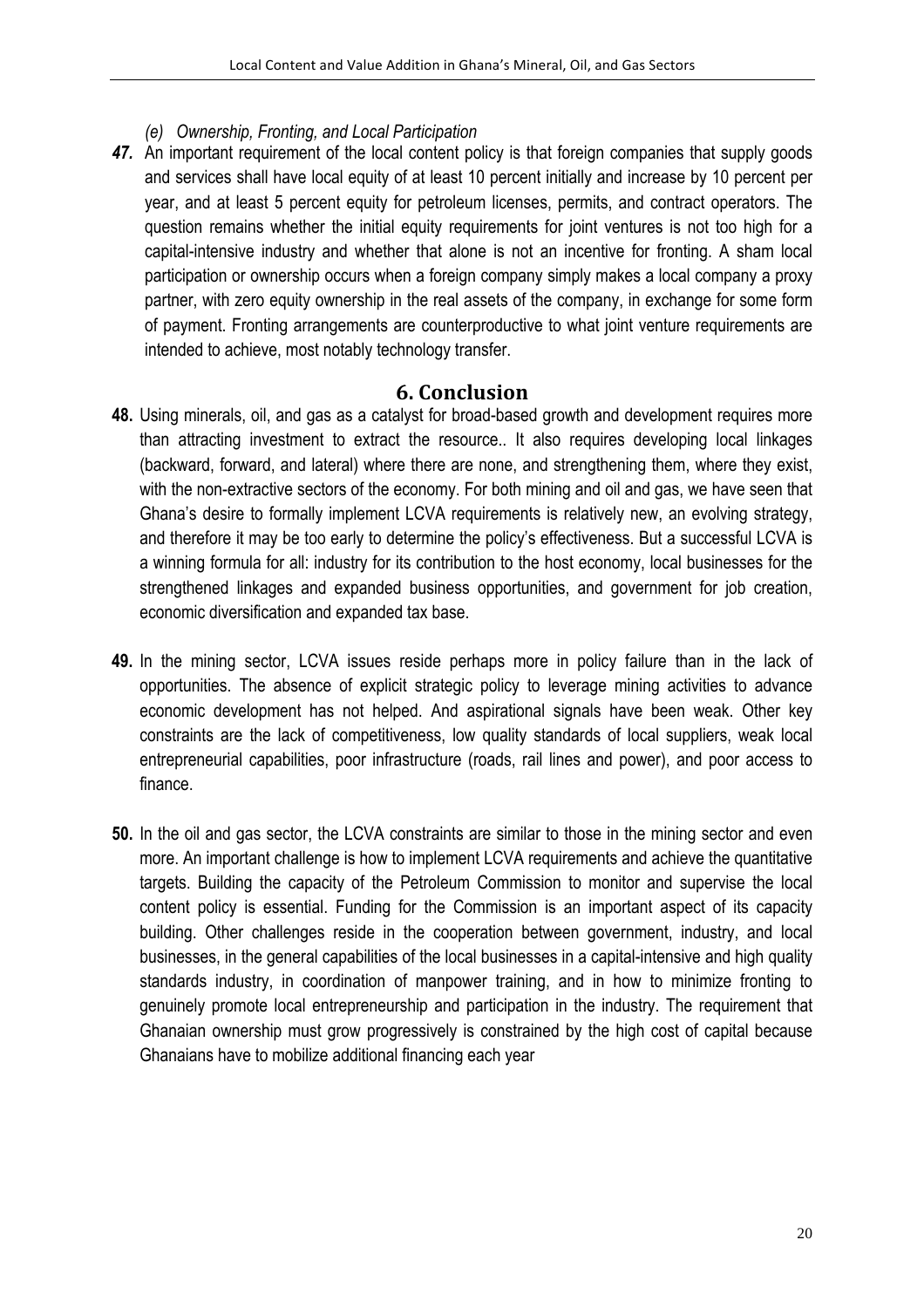| Annex 1: Ghanaian feasible products for future near-term backward linkages |
|----------------------------------------------------------------------------|
|----------------------------------------------------------------------------|

| $\overline{1}$ | Activated carbon                                                                      | 15 | Ammonium sulphate                                           |  |
|----------------|---------------------------------------------------------------------------------------|----|-------------------------------------------------------------|--|
| 2              | Yelomine pipe                                                                         | 16 | Conveyor rollers, Idlers and pulleys                        |  |
| 3              | Rock bolt and split sets                                                              | 17 | Steel products including fabrication                        |  |
| 4              | Caustic soda                                                                          | 18 | Tyre re-treading                                            |  |
| 5              | Explosives manufacturing.                                                             | 19 | Heavy duty electric cables                                  |  |
|                | ammonium nitrate                                                                      |    |                                                             |  |
| 6              | Ventilation ducting                                                                   | 20 | Chain link fencing, wire netting, barbed wire, welded mesh, |  |
|                |                                                                                       |    | expanded mesh, concrete mesh, razor wire, panel mesh        |  |
| 7              | Mill Liners                                                                           | 21 | Motor rewinding                                             |  |
| 8              | Grinding Media                                                                        | 22 | Plastic sample bags                                         |  |
| 9              | General/Specialty lubricants                                                          | 23 | Calico bags                                                 |  |
| 10             | HDPE and PVC pipes                                                                    | 24 | <b>Bullion</b> boxes                                        |  |
| 11             | Overalls and work clothes                                                             | 25 | Reversed Engineering Specialty products                     |  |
| 12             | Cement and cement products                                                            | 26 | Cupels & Crucibles                                          |  |
| 13             | Quicklime lime                                                                        | 27 | Wood products                                               |  |
| 14             | Hydrated lime                                                                         | 28 | Metal or PVC Core trays                                     |  |
|                | Source: information provide by Chamber of Mines and reproduced in Morris et. al 2012. |    |                                                             |  |

# **Box 7: Local Content Implementation: Views from Suppliers**

*Some Positives*:

- $\circ$  Logistics, housing, construction, and hospitality services (hotel and catering operations) have improved markedly in the oil-producing Western Region.
- o There are noticeable improvements in the capacity and ability of some suppliers to provide goods and services, thereby winning more contracts from the oil companies.
- o The commitment of the Jubilee Partners to high standards has encouraged local companies to sharpen and improve their skills in meeting procurement standards.
- o Some Ghanaian SMEs have been able to gain welding expertise key in the operations of the sector, thus making it attractive for the oil companies to seek the services of local welders rather than having to import foreign expertise.

*Some Challenges*:

- o Overall local industries and companies have not been competitive in winning bids and contracts because of lack of certification and capacity towards the needs of the oil companies.
- o There is weak linkage to other sectors of the economy, especially in agriculture.
- $\circ$  Operating in the sector is extremely capital-intensive, and local contractors find it difficult to mobilize the necessary resources for joint venture partnerships with foreign firms. The IOCs are also reluctant to partner with the Ghanaian firms since the local content law prescribes progressively greater equity participation for Ghanaian firms.

*Source: Fieldwork carried out by ACET staff in 2014*

#### **References**

- African Center for Economic Transformation. *Diagnostic Study of Policy and Institutional Capacity Challenges Facing the Government of Ghana in Regulating and Managing the Petroleum Sector,*" background study, May 2012.
- Bloch, R., and Owusu, G. "The drive to increase local procurement in the mining sector in Ghana: myth or reality?" (MMCP Discussion Paper No. 1), Cape Town, South Africa.

Columbia Center for Sustainable Development. *Local Content: Ghana Petroleum*, 2014.

Economic Commission for Africa. *Making the Most of Africa's Commodities: Industrializing for Growth, Jobs, and Economic Transformation*, Economic Report on Africa, 2013.

HIS CERA. *Review of Ghana's Draft Local Content Regulations*, November 2012.